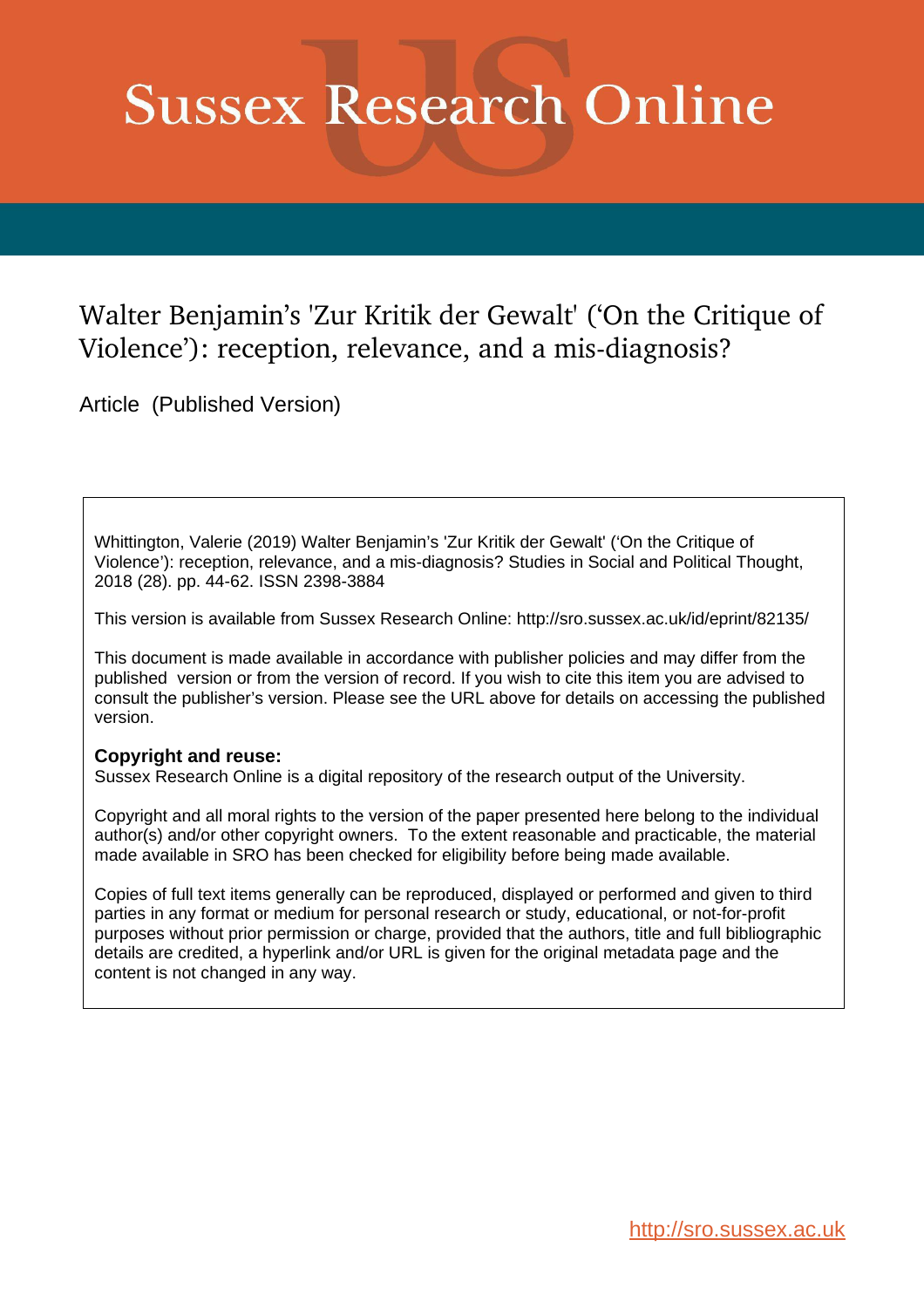## studies in

# **social & political thought**

Volume 28 Winter 2018

**Special Issue Conference Edition Critical Theory and the Concept of Social Pathology** Centre for Social and Political Thought at the University of Sussex Sept 2017 **Introduced by** *James Gordon Finlayson*

> **Conference papers On the ontology of social pathologies** *Onni Hirvonen*

**Characterising social pathologies: an analytic grid** *Fabian Freyenhagen*

**Analyzing Conceptions of Social Pathology: Eight Questions**  *Arto Laitinen and Arvi Särkelä,*

> **Articles The A-theoretical core of political realism** *Zoltán Gábor Szűcs*

**Walter Benjamin's Zur Kritik der Gewalt: reception, relevance, and a mis-diagnosis?**  *Valerie Whittington*

**Books reviewed** *Protest, Property and the Commons: Performances of Law and Resistance*  **by Lucy Finchett-Maddock** *Hegel and Spinoza: Substance and Negativity* **by Gregor Moder** *Liberal Moments: Reading Liberal Texts* **Edited by Ewa Atanassow and Alan S. Kahan** *How to be a Marxist in Philosophy* **by Louis Althusser Edited and translated by G.M Goshgarian**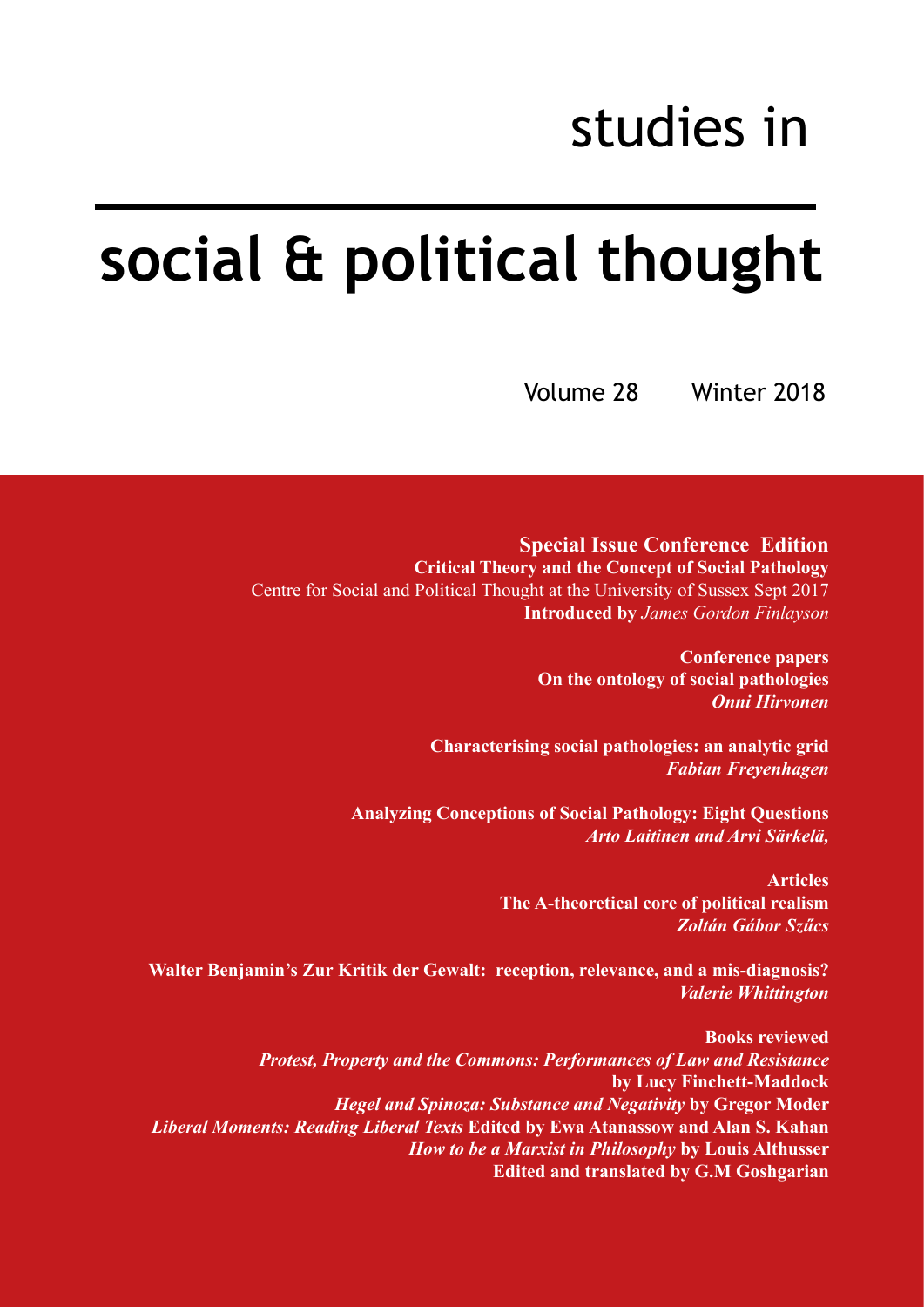### **Walter Benjamin's** *Zur Kritik der Gewalt* **('On the Critique of Violence'): reception, relevance, and a mis-diagnosis?\***

by Valerie Whittington

#### **Abstract**

Walter Benjamin's early essay *Zur Kritik der Gewalt* [*Zur Kritik*] first published in 1921 is a notoriously difficult text, but its relevance to contemporary politics makes it a text to which theorists repeatedly return. This reading takes issue with those critics, notably Axel Honneth, who see Benjamin's project in *Zur Kritik* as fatally, dangerously flawed. It is suggested here that Benjamin's text, despite the difficulties, still posits the possibility of a 'lookout point' - not prescriptive *per se* but in keeping with his abiding interest in literature, metaphorical and exegetical. There is no ground on which to stand that does not in effect constitute the lookout point of the place and times of the lookout, but this reading suggests that the Benjaminian lookout point is the lookout which is never fixed because it is not 'looking out' on but towards others, and is not merely addressing and prescribing, but talking with itself and others. That Benjamin embraces religious language to effect this move, perhaps suggesting, a lookout in judgment from a fixed point, from some 'higher' (transcendental) ground, certainly might be troubling for some, but it will be suggested these anxieties are misplaced.

In 2018, while the UK and USA condemned illegal killing by chemical weapons in the Syrian conflict they sanctioned a response through conventional ones (Graham et al., 2018). When the UK was condemning the alleged attempted murder by poison of one of its citizen by the agents of Russia (Barry and Pérez-Peña, 2018), inside Yarl's Wood immigration detention and removal centre, detainees, without any legal limit upon their detention were embarked upon hunger strikes (DV - detained voices, 2018) (Hacker, 2018) (Bulman, 2018). Hunger strike - that form of strike Benjamin did not consider in his essay, is a self-directed violent alternative to other-directed violent acts of resistance by those in State detention. Those for whom the right to labour for a wage is itself denied and so who cannot withhold it, threaten instead, self-violence and their potential 'martyrdom' through death by hunger strike: replacing the withdrawal of their labour with the withdrawal of their circumscribed 'mere life' from the State. In the economy of violence, past and present, the exchange of threats, peremptory extra-judicial and judicial execution and considered self-directed and otherdirected harm, does Benjamin's text offer anything beyond the critical purchase already achieved by previous critics? Benjamin's presentation of the Biblical commandment 'Thou shalt not kill' challenges the reader to ask the worth of a commandment, any commandment, in the era of modernity when the pursuit of an agreed 'lookout point' for morally ballasted political legitimacy seems not only improbable but also inadvisable. The aim of this essay is to suggest that there is a reading of Benjamin's text that is neither aggressively religious (normative, prescriptive) nor aggressively atheistic (and pragmatic) and that suggests a way out of the potential theoretical impasse that results from either stance.

\* *The author would like to thank the SSPT reviewers of this article for their responses.*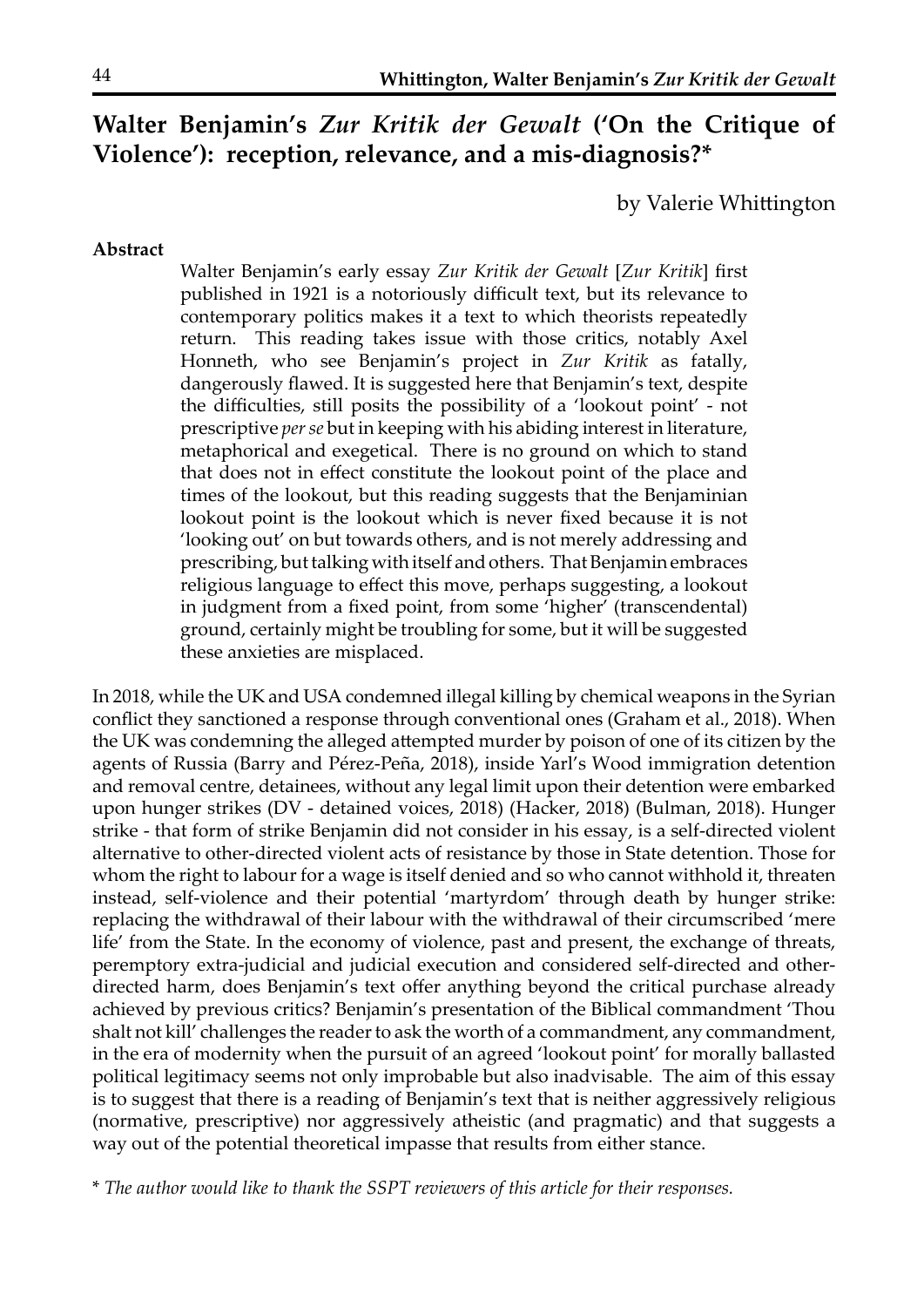While the main theorist addressed is Axel Honneth (Honneth, 2009), *Zur Kritik* has received close attention from numerous critics including, Georgio Agamben ([1970], 2009), Judith Butler (2006), Jacques Derrida (1990), Marc de Wilde (2011), Jürgen Habermas (1979), Ari Hirvonen (2012/2013), Eric Jacobson (2003), Tracy McNulty, (2007) Darrow Schecter (2010) and Richard Wolin (1994). There is not space in this essay to address the individual positions of each of these critics, for anyone familiar with their comments on Benjamin's essay it will be clear where the present piece agrees and takes issue with these respective authors.

#### **Reception**

In his chapter on Walter Benjamin's *Zur Kritik* in *The Pathologies of Reason: On the Legacy of Critical Theory*, (2009) Axel Honneth offers both an insightful analysis and a flawed criticism of Benjamin's text and in the essay that follows his reading is cast as the 'misdiagnosis' of the title here. In his Chapter titled 'Saving the Sacred with a Philosophy of History: On Benjamin's "Critique of Violence"' Honneth recognises that Benjamin's text is one of 'vexing subtlety' (2009: 88). He identifies the circuitous methodology Benjamin adopts to reach his goal, initially cited only fleetingly at the start – the problematic of the 'philosophicohistorical'. Under the guise of an exploration of the instantiation of violence under the Law, and the way in which 'lawful' violence obscures its genesis in the founding violence and maintenance of the State, Benjamin sets out a 'religio-philosophical' text. In Benjamin's view the founding violence of the State is the echo of the violence of mythical Gods in the lives of mankind and in the subsequent monotheistic religious settlement. As Honneth notes, Benjamin was writing in 1919, under the influence of having recently read Bloch's *Spirit of Utopia* (Bloch, [1918], 2000), in communication and conversation with Gershom Scholem, and after documented influences such as his readings of works by George Sorel, Charles Péguy and Erich Unger, which according to Honneth strengthened in Benjamin an already nascent anti-utilitarianism, identified in his 'Program of the Coming Philosophy' (Benjamin, [1917], 1996). Although each distinct, Honneth recognises these writers as 'united by their tendency to hold the concept of the political as far as possible from the pursuit of interests so as to equip it with the potential to radically disclose new intellectual and moral orders' (2009: 91). According to Honneth, this would have attracted Benjamin and encouraged the development of his thought along the lines it takes in *Zur Kritik*. Honneth observes: 'It is hard to imagine that Benjamin did not perceive such a political concept of the extraquotidian as a chance to explore the field of the political, as well as the model of religious intrinsicness' (2009: 92). Benjamin's reading material at that time, his observation of the failed revolution of 1918, the rising question of Palestine, and his experience of the 'pauperizing' effect of capitalism, led him Honneth believes to a conviction that 'breaking out of the apparently pathological contemporary society was only possible by concentrating on a radical redefinition of political action' (2009: 92).

Honneth claims Benjamin was inspired by the sacralisation of the notion of proletarian revolution poetically suggested in Bloch's *Spirit of Utopia*. Benjamin effects a reversal of the view that:-

> any rational politics finds its limits in "violence", while in "law" it finds its legitimate starting point […][Benjamin] revers[es] the polarity of these two concepts, so that violence appears as the course and fundament of politics and law, to the contrary, as its endpoint. The function of this proposed reinterpretation is to be able to interpret politics as an event that is in itself free of ends, detached from all human purposes, and to that extent is "religious".(Honneth, 2009: 94)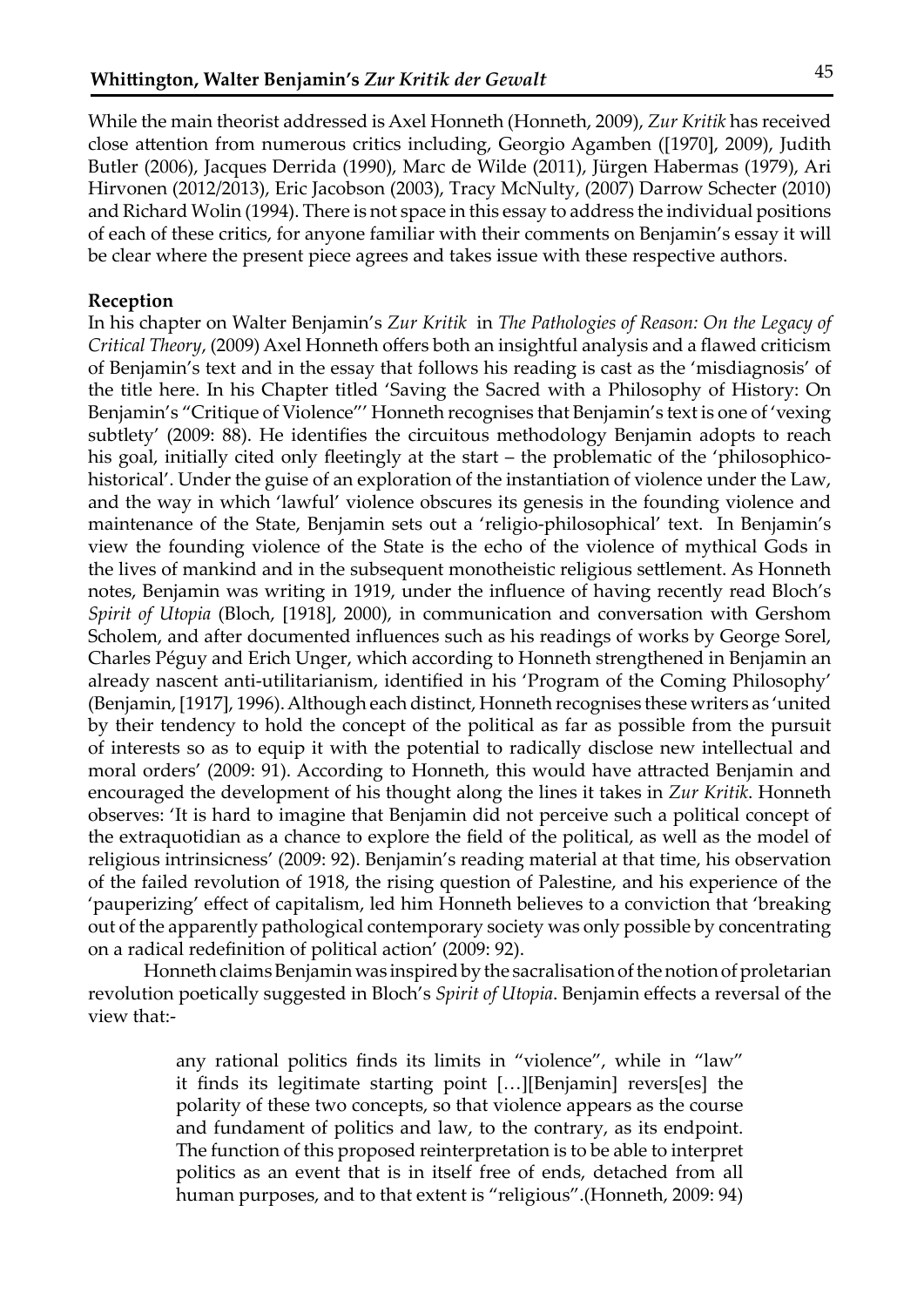The placing of the word religious in inverted commas, indicates correctly the problematic identification between Benjamin's critical trajectory and the mapping of it upon schemas of what counts as religious in any effective or precise fashion. It is claimed here that in identifying Benjamin as engaged in a search to re-insert God and the 'non-instrumentality' of God into social reality, Honneth fails to get to grips with Benjamin's use of religious tropes. Merely to 'flag' the problems inherent by the placing of the term inside commas does nothing to address that difficulty in Benjamin's text, or in his more general use of religious discourse in his critical theory.

Judith Butler (2006) recognised that Benjamin applies to the commandment 'Thou shalt not kill' an exceptional exegesis and the present reading agrees with her view of the centrality of this move by Benjamin. She speaks of the perlocutionary; in this essay Benjamin's approach is taken as effectively treating the commandment as an interrogatory. It is argued here that Benjamin uses his example of the commandment to leverage history from under its metaphysical and theological wreckage to bring the ethical again into relation with context, time and in his own words towards a 'decisive approach to its temporal data' (Benjamin, 1978/2007: 300). This cannot be understood, without some observations on Benjamin's view of History as a theoretical praxis and his use of religious language in that context. There is a connection here with the later 'Über den Begriff der Geschichte' ('On the Concept of History') (Benjamin, [1940] 2014) which offers the image of an illusory linear history unfolding before the Angel of history's backward-looking face. Illusory because for Benjamin – History must be construed as a constellation in which the 'Jetztzeit' of the present is 'shot through with chips of Messianic time' (Benjamin, 1978/2007: 255). While the Angel is powerless to stop the carnage to assert its own 'totalising' repair job, the historian, in Benjamin's view has a better chance of success. While history may appear a fast and furious chain reaction irreducible to stillness, Benjamin insists, it is in the stillness of the critic, and the *Stillstand* of critical thinking, that the endeavour of understanding (and revolution) becomes possible. In the face of rapid and continuing change and manifest and intended violence both personal and political, despite the weight of linear cause-obsessed historiography, in this moment the historian can find a 'lookout point' from the position of *Stillstand* and 'blast open the continuum of history' (Benjamin, 1978/2007: 254). The 'religious' language here is highly significant and is highlighted by Arendt in a footnote to Benjamin's text. The word *Jetztzeit*, she notes, has been chosen by Benjamin in preference to *Gegenwart* in order to suggest a different kind of 'present' – the mystical *nunc stans* (Benjamin, 1978/2007: 253).The *Jetztzeit* and *Stillstand* are metaphorical and Messianic because Benjamin has found in religious language the means towards a revised historiography. For Schecter the interrelation of 'historical process', 'the recurrent catastrophe of war and exploitation, into redemptive revolution' is in Benjamin's constellation of concepts both 'non-deterministic and non-accidental'. (2010: 57,63) Schecter's focus is upon the crisis for 'knowledge' that is at stake in this recognitive redemption which appears as an impossible epiphany from the past - prefigured before it is known. In this piece, it is cited to support the view that Benjamin's use of religious tropes is not merely reducible to the re-insertion of 'God' in history, law or politics, but to suggest that it is a recuperation of exegetical tools abandoned with the 'death of God' in modernity. Benjamin is not concerned with the recuperation of a transcendent power, but with the intuited revolutionary potential of a transcendental philosophy in the service of the profane world as that is lived and experienced, and not as its master.

This account considers two moments in Benjamin's piece that have caused particular difficulty for critics including Honneth and which are addressed in turn: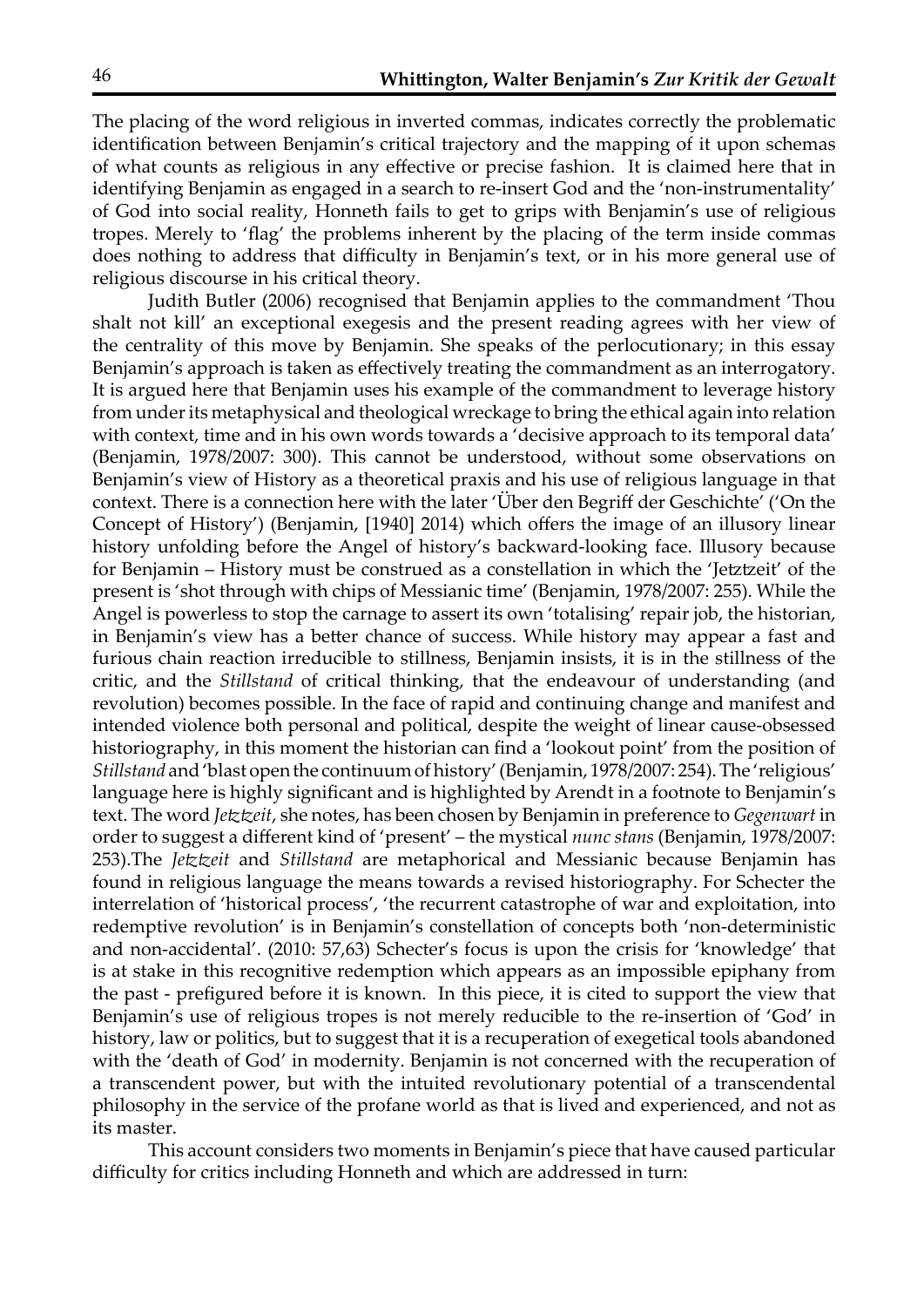i. Benjamin's identification of the weakness of Parliaments

ii. The nature of Divine violence, its sovereignty and its relation to the commandment 'Thou shalt not kill'

#### **i. Benjamin's identification of the weakness of Parliaments**

In our time parliaments […] offer the familiar, woeful spectacle because they have not remained conscious of the revolutionary forces to which they owe their existence […] They lack the sense that a lawmaking violence is represented by themselves; no wonder that they cannot achieve decrees worthy of this violence, but cultivate in compromise a supposedly nonviolent manner of dealing with political affairs. This remains however, a "product situated within the mentality of violence, because the effort toward compromise is motivated not internally but from outside, by opposing effort, because no compromise, however freely accepted, is conceivable without a compulsive character. 'It would be better otherwise' is the underlying feeling in every compromise."1 Significantly, the decay of parliaments has perhaps alienated as many minds from the ideal of a nonviolent resolution of political conflicts as were attracted to it by the war. (1978/2007: 288)

Benjamin explores through his examples (conscription, the death penalty, and the actions of the police) the potentially lethal violence at the disposal of the liberal democratic State. To evaluate the above statement, which on the surface appears to call for lawmaking violence from Parliaments, it is necessary to consider Benjamin's consideration of the ways in which violence works within the contemporary State he knew and experienced, in both its law preserving and law-making forms. His opening sentence is explicit. His observations address parliaments in his own time.

 All violence is problematic because of the difficulty of establishing why any violence at all can be regarded as 'legitimate'. To explore this thought Benjamin begins his analysis in *Zur Kritik* with a comparison of the respective positions on 'means and ends' that he claims reflect natural and positive law. As being concerned with 'ends' natural law in his view must be unconcerned with 'means', and in being indifferent to the substantive content of law, positive law must be unconcerned with ends: positive law can only be used to judge means and natural law to judge ends. His opening paragraphs note that traditionally violence is considered only as a means, however neither positive nor natural law are able to help the critic to decide whether violence can ever be moral or just so as to be considered a worthy end in itself. The solution to the antinomy he states would only be found in the discovery of some 'independent criteria both of just ends and of just means' (1978/2007: 278) and this appears to be the direction of his thought. He claims that when the use of violence is considered as means, there are sanctioned and unsanctioned uses of it and when the criteria of judging are considered, this points to a standpoint beyond the terms of either positive or natural law: 'a historico-philosophical view' (1978/2007: 279).

 There can be no clear determination in natural law because the distinction drawn merely between whether violence is used for legitimate or illegitimate ends has to be rejected. In positive law only the historical conditions of the production of a law that endorses violence can authorise (i.e. give authority to) its use. In this sense, positive law is closer to being able to identify the historically endorsed 'ends' of positive law by allowing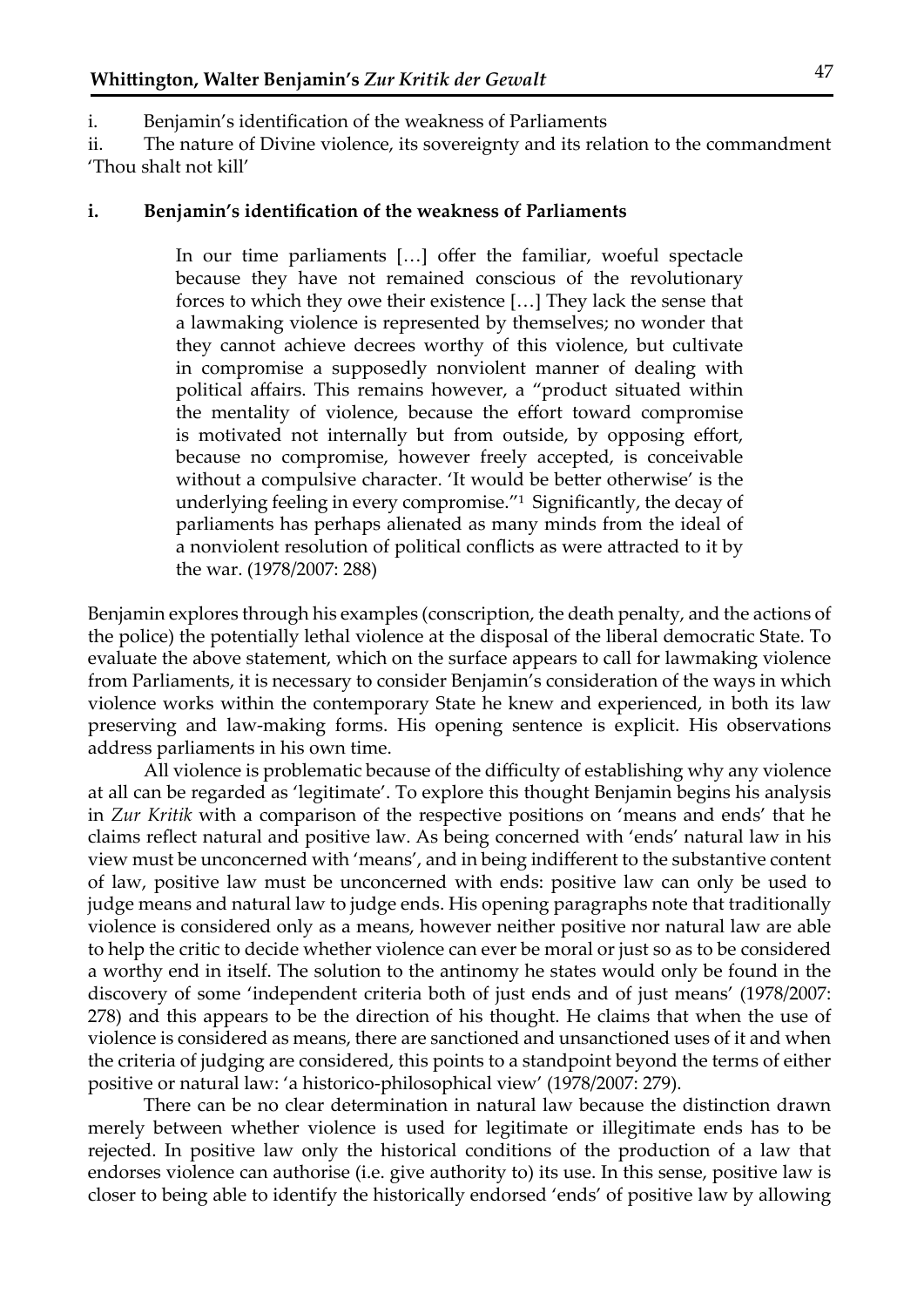examination of the 'specific legal conditions' of its production (Benjamin, 1978/2007: 280). Benjamin suggests there is a residue of 'natural' ends that accord the use of violence a different function to that proposed by positive law. This arena of natural law outside positive law is the 'natural law' that permits individuals to pursue their own ends, yet it is proscribed by positive law in as many areas as possible: 'it follows that law sees violence in the hands of individuals as a danger undermining the legal system' (1978/2007: 280). This violence outside of law is a threat to law not just for the ends it may be used for, but in itself: nowhere is this more evident to Benjamin than in the power of organized labour to strike. Benjamin acknowledges there is no apparent violence in the withdrawal of labour, but there is violence in the 'extortion' that is perpetrated by the strikers 'to use force in attaining certain ends' (1978/2007, p.282). Although, the hunger strike is not considered directly by Benjamin, at the time Benjamin was writing, a general strike also induced hunger among those who sacrificed their pay and livelihoods in a strike, a point he does not explore in his depiction of the violence and 'threat' inherent in workers' strikes – the suffering the strikers themselves endure and the courage required to make that sacrifice. While the State might admit the right to strike in individual industries and in specified circumstances, the state acts to prevent a general strike. There is a clear inconsistency in the State's position towards the use of violence, but it is explicable because in Benjamin's words a general strike is of a different order to a simple industrial dispute because in a general strike it has the potential power 'to found and modify legal conditions' (1978/2007: 283). Exactly the hope of the revolutionary syndicalist Georges Sorel: 'The idea of the general strike, engendered by the practice of violent strikes, entails the conception of an irrevocable overthrow': Sorel, *Reflection on Violence* – Appendix I, 'Apology for Violence' [1908] (1999:281). Kant noted the need for States to 'found' new legal orders with ceremonies that marked such a change. Whether undertaken by the 'great criminal' or by the 'military' – 'there is in all such violence a lawmaking character' (Benjamin, 1978/2007: 283).

Militarism too reveals a dual character in violence, again 'law preserving' and Benjamin uses the example of the violence of general conscription as the most blatant example of this where the citizens of a state are mobilised to defend it (1978/2007: 284). According to Benjamin, this law-preserving violence is harder to criticise without a broad critique of all legal violence or 'legal and executive force' (1978/2007: 284). Only the categorical imperative of Kant stands against it and even here Benjamin doubts the strength of this which stated one must 'act in such a way that at all times you use humanity both in your person and in the person of all others as an end, and never merely as a means' leaving open the possibility that provided one is simultaneously treating oneself or another as an end, that it would be acceptable to also use oneself or another as a means. In a footnote Benjamin wonders 'whether it is permissible to use, or allow to be used, oneself or another in any respect as a means' (1978/2007: 285). Benjamin prefers what he describes as 'pure means' to effect change. This requires greater coverage than is here available but some description is necessary. These pure and direct nonviolent means of resolving conflict begin with 'subjective preconditions' (1978/2007: 289). They are a feature that Benjamin describes as having 'enormous scope' in determining law (2014, loc.33619-33632). 'Pure' means [*eine Politik der Reinen Mittel*] govern 'peaceful intercourse between private individuals' (1978/2007: 290-291). They focus upon the 'culture of the heart' (Jacobson, 2003, Ch.6 ) and give rise to interpersonal nonviolent conflict resolution at the level of individuals and also in the realm of diplomacy.

When it comes to 'law preserving' violence, Benjamin believes a critique is much harder to produce than it seems. It requires 'Reason' to take a resolute approach. The use of the death penalty appears, its highest and most extreme form, the very extremity of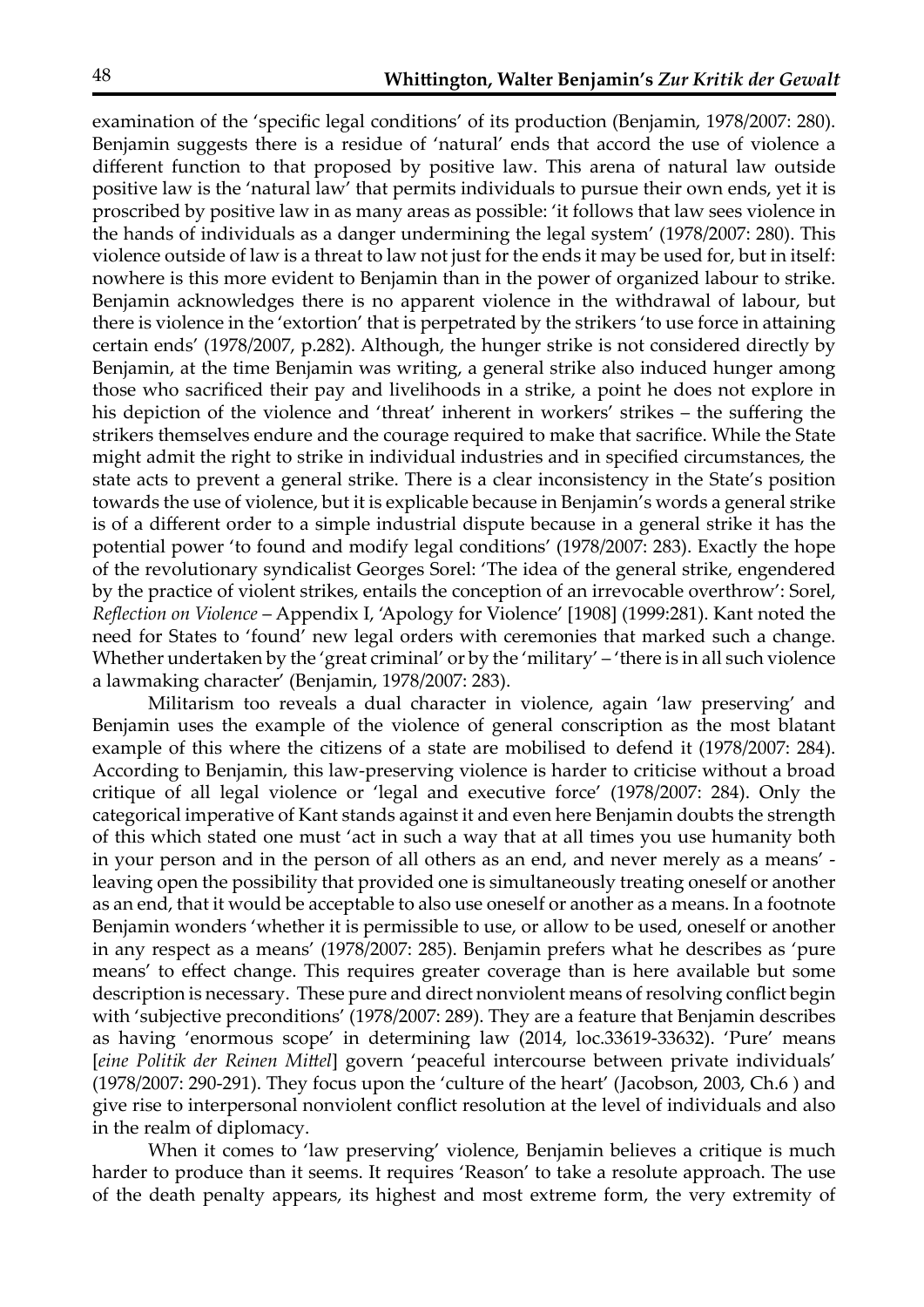which suggests its dis-proportionality. It induces a sense of rotteness because (and this is a very peculiar expression) 'a finer sensibility…knows itself to be infinitely remote from conditions in which fate might have imperiously shown itself in such a sentence' (1978/2007, p. 286). [ *Eben in ihr aber kündigt zugleich irgend etwas Morsches im Recht am vernehmlichsten dem feineren Gefühl sich an, weil dieses sich von Verhältnissen, in welchen das Schicksal in eigner Majestät in einem solchen Vollzug sich gezeigt hätte, unendlich fern weiß*. (Benjamin, 2014, e-book Loc. 33577-33579)]. It is difficult to determine what Benjamin means by this, unless it is a personification of the reaction of the pure 'end-in-itself-ness' of the individual. The 'finer sensibility' is one who senses intuitively that they should never be treated merely as a means, and so recognises injustice in the sentence imposed, the 'weakness' of the law, and its 'unsound' nature in bolstering its own power as opposed to bolstering the ends of Justice. In his consideration of Benjamin's discussion of the death penalty, Honneth remarks that 'the real function of carrying out the death penalty turns out to be the reassertion of the law, that is, we cannot speak of a displacement of means and ends but only of a concealment of the real end' (Honneth, 2009: 113). Honneth suggests that for Benjamin, the discussion of the death penalty simply acts as a bridge to the theme of law preserving violence without considering the relevance of Benjamin's extraordinary comment on the uncanny sensation of 'rottenness' elicited by the penalty.

Benjamin's claim goes much further, to the observation that all legal agreements contain sanctions of one form or another in which there is 'latent' violence (1978/2007: 288). The situation where the ubiquitous presence of violence 'disappears' from consciousness can only ultimately end in the decay of the institution of law, and by extension the weakening of Parliaments. Honneth's reading of Benjamin on this point is strongly antipathetic and demands consideration for the expression of a fear also echoed by others that Benjamin is giving way here to a form of atavistic antidemocratic thought.

Butler's article more than any other cited here locates Benjamin's essay historically and questions why it has been so variously and problematically received. Perhaps seen by some as inadequate to meet even at the theoretical level the challenge and fact of emergent Nazism in Germany, subjected by Derrida, among others, to criticism on the basis of a failure to appreciate parliamentarianism. According to Butler, Hannah Arendt also expressed the view that Benjamin failed to appreciate the importance of law for community and the exercise of 'collective freedom' (Butler, 2006: 206-7), nevertheless Arendt, echoed Benjamin when she also expressed the view that law is based on violence. In 'Introduction to politics' Arendt wrote: 'law . . . has something violent about it in terms of both its origins and its nature' (Jurkevics, 2017: 359).

What troubles some critics is that it is clear that Carl Schmitt's critique of Parliamentarianism is significant for Benjamin although the two men see in Parliamentary structures very different evils at play.² For Schmitt, the lack of strong executive power to act 'exceptionally' reveals a weakness, which itself reveals the presumption in Schmitt, of the necessity and centrality of the State – or at least of the exercise of Sovereign power. Schmitt uncovers the illegitimacy of otherwise legal Parliamentary 'power' – but with a view that finally rejects legality in favour of a Sovereign legitimacy based upon charismatic force and acclamation.³ Benjamin also sees in the Parliamentary form weakness and illegitimacy. Benjamin, sees the contradictions of a State where enforced (violent) conscription plays a part in its preservation, but rather than seeking to reassert the necessity of centralised State power by some other legitimising strategy, he explores instead a legitimising path between anarchism, anarcho-syndicalism and liberalism, towards a reformed 'other' State which can be imagined peace-able i.e. brought into existence through peaceful means, self-sustaining by peaceful means towards peaceful ends - as might be imagined between persons in private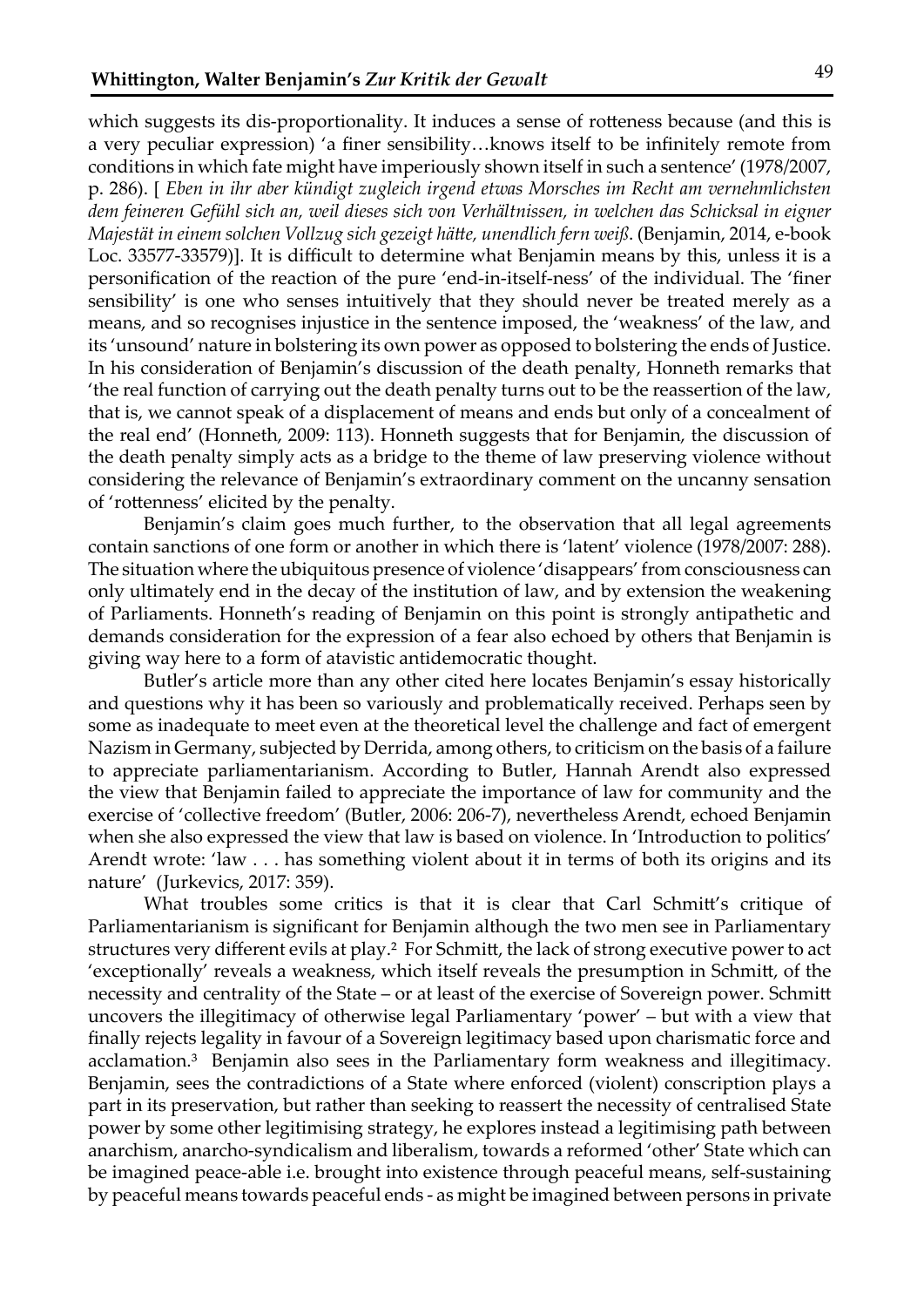life. If this were instituted, then Benjamin suggests a 'happy' and thus profane 'other' state might exist. This State would be neither u-topic nor theocratic and would be both dependent on (and co-dependent with) the Messianic (Divine) State coming into existence and discovering, by a critical approach to the past, the seeds of its 'redemption'.

 Honneth for understandable reasons disapproves the connection with Schmitt but also more generally takes issue with Benjamin's lack of use of authorities on natural and positive law (Honneth, 2009: 106 – 'not a single author is mentioned by name'). He also dislikes Benjamin's too ready theoretical generalisation from specific examples of police extra-legal violent behaviour. His criticism is a little too broad given the limited scope of Benjamin's interest in reproducing the natural/positivist positions within jurisprudence in his essay. Benjamin's admittedly broad stroke approach to the position of means and ends in natural and positive law is broadly speaking, fair comment. While Honneth castigates Benjamin for this he points to the historical situatedness of Benjamin's analysis with the observation that Benjamin limits the scope of his analysis to the European context because: 'the real reason for the restriction can probably be regarded as the historical circumstance that precisely in Europe at the time, there was scarcely another more politically explosive question than that of the legal legitimacy of non-state, revolutionary violence' (2009: 8). This is only half the story and from Benjamin's perspective the lesser half, because in Benjamin's text it is clear that the 'villain' of his piece, the dark figure of the shadows is not revolutionary violence – but state sanctioned police violence which in reading it as it were 'crosswise' Honneth disregards.

In criticising Benjamin's turn to a consideration of police violence Honneth is almost perversely dismissive:

> This line of thought obviously owes itself to vivid impressions of police abuses of power at the time. The excited tone, the choice of adjectives, the open antipathy—all reveal that Benjamin must have been very precisely informed about concrete cases of such transgressions from contemporary sources. The empirical bases of the argument provoke the question, however, of whether the surely innumerable examples can be generalized into a principled thesis about the removal of constraints on police violence in the constitutional state. Benjamin does not seem to have more in hand than the dubious observation that democratic regimes lack the exemplary authority to bind their personnel. (Honneth, 2009 p.114)

Honneth's use of the word 'transgressions' make the incidents he suggests Benjamin was aware of, seem as though they are exceptions that stand out from a norm of otherwise lawful exercise of power. Yet clearly the political crises confronting Europe and Germany in particular were increasingly leading to a political norm in which the violent and arbitrary exception appeared to be becoming established as the norm. It has been suggested that this slide towards violence both inside and outside the State, for example in the uprisings in Upper Silesia in 1919-1921, was in effect lionised and in some senses normalised by the victorious Nazis in the German Nazified State a decade later.

> …"political" acts such as the August 1932 murder in the Upper Silesian village Potempa - the brutal murder of a Polish Communist sympathizer by drunken SA-men - seemed to fit coherently into a mythological Nazi past of "old fighters," raging battles against leftists,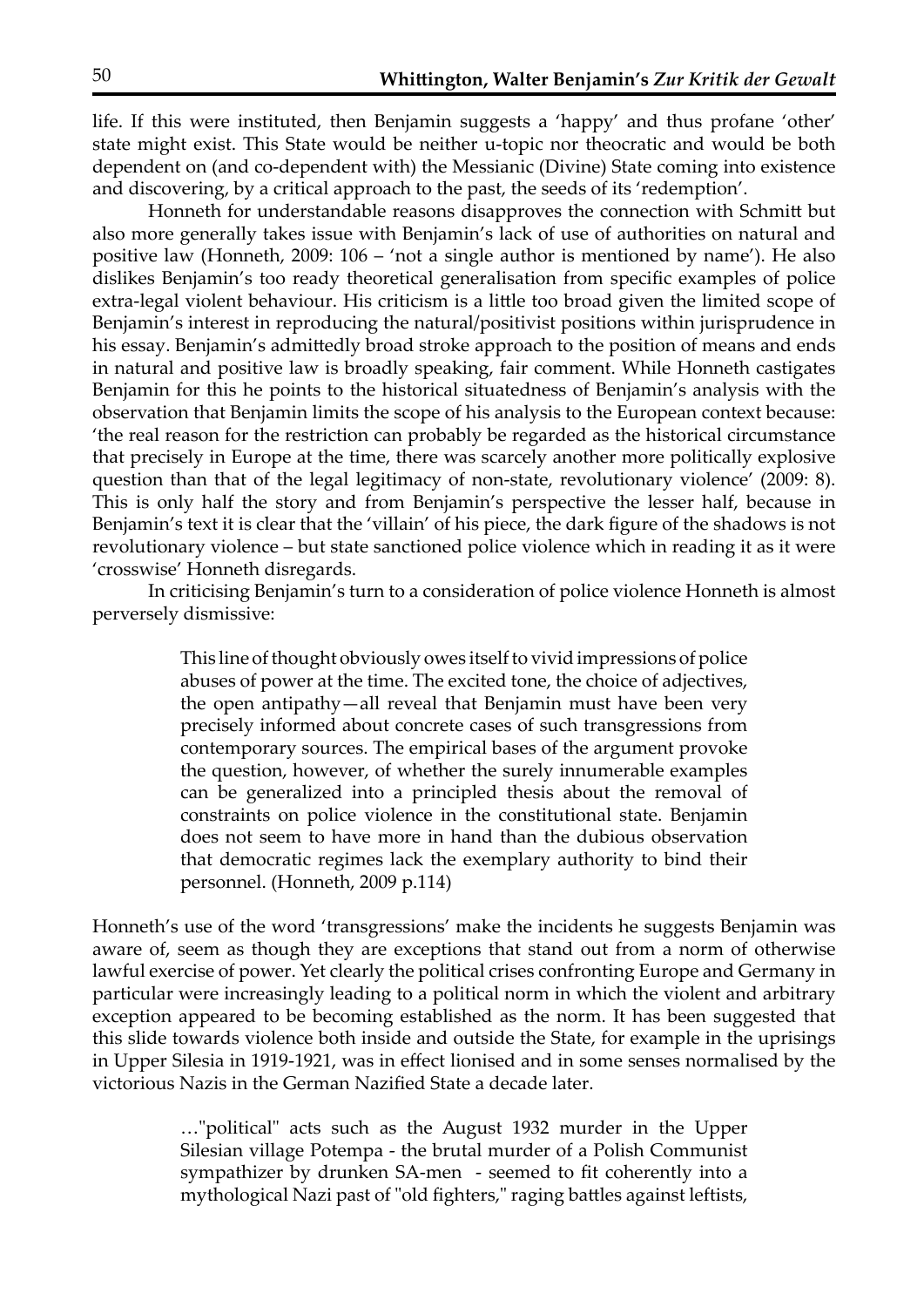betrayal by the republic, and the like (Hunt Tooley, 1988).

The Potempa murderers were initially found guilty of murder and sentenced to death, but with political pressure from the right their death sentences were commuted to life imprisonment, and after the coming to power of the Nazis they were released. The men spent only seven months in prison before their release on March 18th 1933, described by von Papen as 'the innocent sentenced victims of Potempa' (Bessel, 1977: 252).

Honneth appears to criticise Benjamin for being unable to transcend the limitations of his historical situatedness and to discredit him for lack of imagination and yet of all the truisms of Benjamin's time it is undoubtedly a fact of history that this police and State sanctioned violence was to become evident and blatant in Benjamin's lifetime and in the years immediately following his death.

Honneth's assertion of the capacity of binding state authority is less than reassuring and Benjamin's observations are not at all dubious when in the violent wake of 9/11, governments of the UK and USA, both western constitutional 'liberal' democracies, endorsed 'legal' excuses for 'extraordinary rendition' and 'off-site' prisons where human rights and international conventions were (if not ultimately, then for a very long time) without legal purchase: a dismal reality paraded regularly with the sight of shackled men in bright orange suits seen at Guantanamo (Sands, 2005). There is no comfort in the idea that 'law' prevented these abuses taking place on 'national soil' and not much in the fact that eventually internationally agreed standards were finally reasserted. It does not take account of the long-standing nature of struggles against this tendency within the borders of modern democracies, of states such as the United Kingdom where 'shoot to kill' policies were still in operation in the late twentieth century<sup>4</sup>; the Police and Criminal Evidence Act 1984, (PACE) the codes of which protect suspects against police abuse of power followed riots in London and other cities in 1981, and where only multiple claims of wrongful convictions (such as those of the Birmingham Six, the Guildford Four, the Maguires) produced pressure for the creation of a commission to review potential miscarriages of Justice.<sup>5</sup> In these circumstances it is a little unfair to castigate Benjamin writing in Germany in 1919, for the possibility for democratic control lying 'outside his imaginative horizon' (Honneth, 2009: 114).

With regard to Honneth's criticism of the 'untested' nature of Benjamin's generalizations upon the police – it is difficult to avoid concluding that the criticism is in itself weak as examples are there for the finding were Honneth willing to consider the claim more generously and with a longer view of its history in the democratic liberal state. Having dismissed Benjamin's examples, Benjamin's criticism of the weakness of Parliamentarianism warrants very little attention from Honneth: 'Even if this critique of parliamentarism must appear somewhat questionable today, since it reveals an astonishing proximity to the antidemocratic thinking of Carl Schmitt, $\delta$  in the text it is thrown in as hardly more than an aside' (Honneth, 2009: 115). This reading effectively dismisses the criticism of Parliamentarianism in its historical context – which again for Benjamin is absolutely key – to simply tar it with the brush of Schmittian anti-democratic thinking is to completely fail to appreciate the historical situation when Benjamin was writing. After all the murders of Rosa Luxemburg and Karl Liebknecht took place at the beginning of 1919. For an appraisal of violence in politics of the time and in particular during the Polish uprising of 1920 in Silesia, see Hunt Tooley (1988: 85-87). The fact that the social democrat Ebert was prepared to tolerate the *Freikorps* showed the lengths to which parliamentarians would go to 'hold the line' of the State in place. The danger of Honneth's restatement of the excessive 'fear' of revolutionary violence of the time is that this also is in danger of restating an equally 'vivid' false impression of the time - the great danger of revolutionary violence - which was itself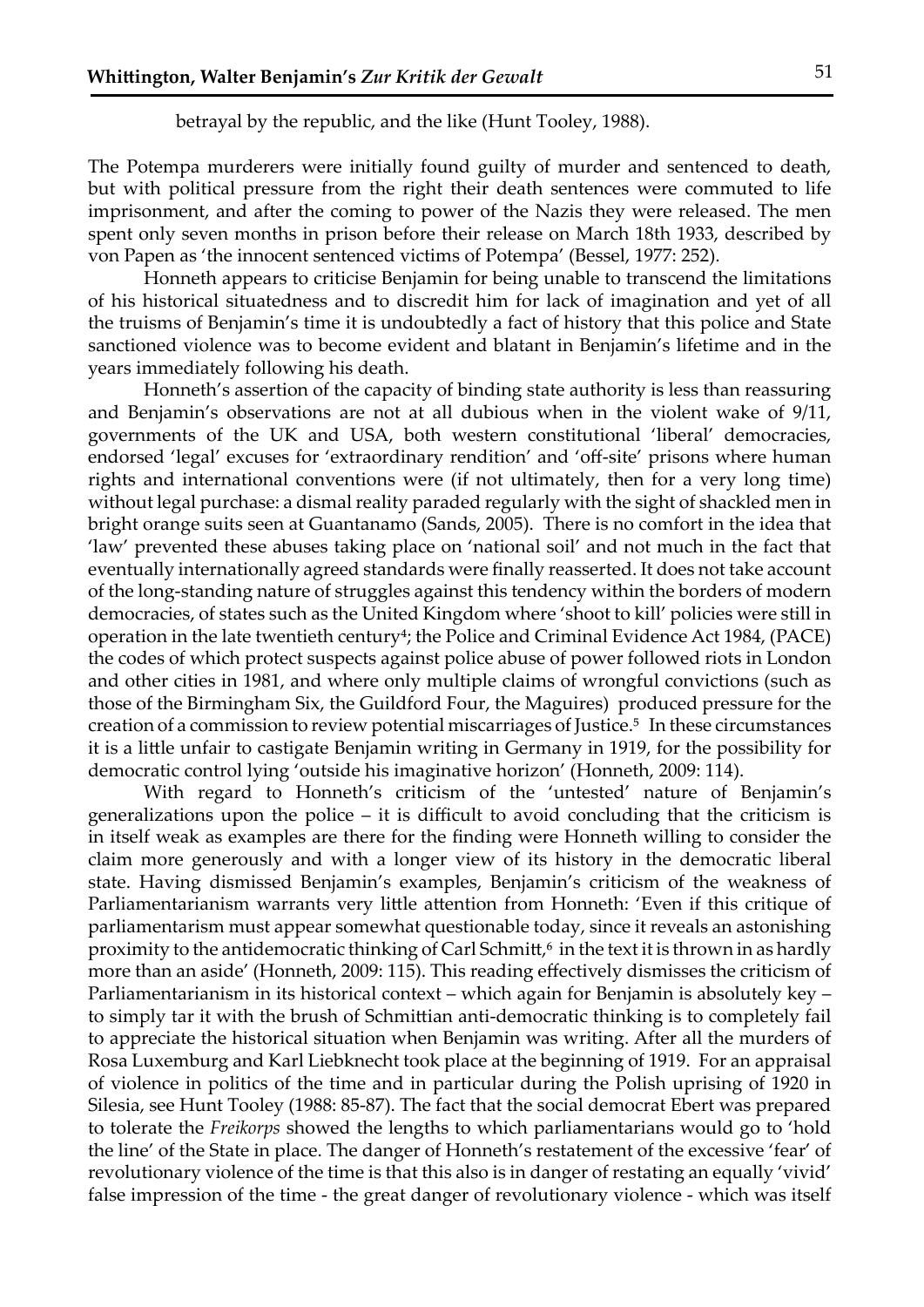close to an 'overstatement'. In his 2016 book on political violence in Germany in 1918-1919 Mark Jones concludes:

> For all of its achievements, however, Weimar was also founded on excessive violence, including an execution order that permitted soldiers to kill civilians at their own will. It was not simply a case of using violence to defeat an insurrectionary enemy. Once the Social Democratic leadership finally crossed the Rubicon in late December 1918, with significant levels of popular support, the founders of the first truly democratic German state used violence as a means of communication: state-sponsored violence delivered the message that Germany would not join the 'shatterzones'. [ … ] The government's use of military force as a communicative tool explains why state-sponsored violence resulted in proportionally far more deaths than the violence of the state's opponents on the extreme left. Its charismatic appeal also explains why political groups who had opposed far less dangerous acts of state violence before 1914, nevertheless supported military assaults during the first half of 1919. The scale of military operations might not have been necessary to defeat poorly armed and poorly led insurgents, but they offered an uncompromising message about the new government's willingness to destroy its opponents, real and imagined. Under these circumstances, ideas about legal rights fell into line behind the needs of the state to demonstrate its uncompromising power. Small wonder that Max Weber publicly defined the state as the sole holder of the monopoly of force in a lecture to students in Munich in the second half of January 1919. (Jones, 2016, p. 326)

The Max Weber lecture to which Jones alludes is '*Politik als Beruf*'. In conclusion, an appreciation of Benjamin's insights cannot be fully informed without a degree of agreement with his criticism of the weakness of parliaments to limit and control both legal and extralegal political and police violence. Honneth is right that Benjamin's examples do not always serve him well as supports for his argument. Honneth concludes that:

> The thoughts on the death penalty do not really thematize an indeterminacy of legal means, only a concealment of *de facto* ends. The reflections on the police owe themselves to a generalization of historical experiences whose systematic significance remains untested. To this extent, only the section on lawmaking violence serves to justify the thesis Benjamin pursues with his "immanent" critique of the legal system. There it could be shown that the constitutional state on the European model is not in a position to unambiguously determine legitimate forms of violence, since from the perspective of *de facto* validity, new, system-bursting sources of violent lawmaking always have to be recognized. The section that then deals with lawpreserving violence, in contrast, contributes very little to the thesis on the indeterminacy of constitutional norms, for beyond the two dubious examples, no considerations on the generalizability of their content are developed (Honneth, 2009, p.114).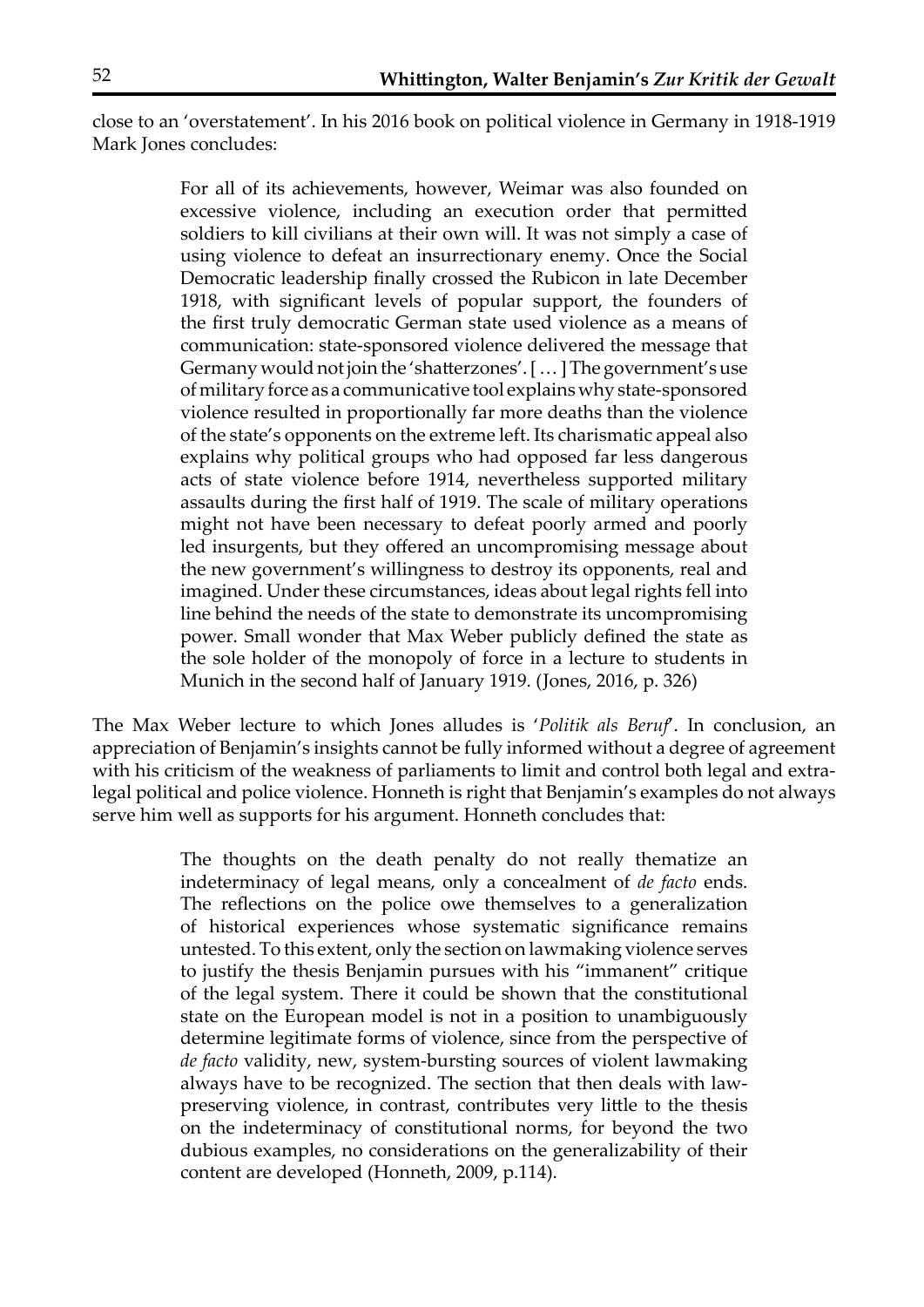The problem with this conclusion is that it is based upon only a half reading of the examples Benjamin gives. Honneth presents the death penalty as merely an exemplar of law-preserving instrumentality. Honneth's antipathy to Benjamin's religiously inflected rejection of the Kantian subject may have obscured his view of the 'injustice' Benjamin suggests is intuitively recognised by the 'rotteness' of the penalty and its negation of the human-being-as-an-end-in-herself. For a better elucidation of this Benjamin might also have asked to advocate the point on his behalf, the condemned murderer played by Peter Lorre in Fritz lang's 'M' – although he would have had to wait another 11 years for the film to appear to do so. The plea of the man who cannot help but do the evil he does, might as well stand, however grotesquely, for the man or woman who cannot help but be human: one of those whose violence is 'manifest' not calculated. Lorre's character is precisely Benjamin's manifestly violent man 'in-himself' and stands as a troubling block and a challenge for all those who seek legitimacy and violence in some form to be co-extensive.

The reduction of violence to its 'manifest' state collapses the subject-object relation of law and violence and in the personal reveals that 'moral' (either lawful or unlawful) violence is always done between persons – personhood itself being both the subject and object of human on human violence. A fact difficult to perceive in the era of the 'impersonal' drone strike. Darrow Schecter directly makes the link between the political and Benjamin's subject-object relation at the level of the State and points to the analogous relations between legality/legitimacy and the 'catastrophic "blind spot" that sanctions violence in the name of either just ends or just means'. The democratic liberal State uses coercive measures but why must the 'free' people of the State need to be protected by violent means from 'unfree' – 'enemies within'? (Schecter, 2010: 61-62) This is effectively because political legal positivism and exceptionalism are woven side by side into the liberal State in which 'rational means (constantly neutral procedure corresponds to free elections and freedom of press and assembly) are really also a rational end' (Schecter, 2010: 62). Reformism as a political strategy has no purchase and only overthrow is worth pursuing. A reading likely only to confirm the fears of those who see Benjamin as a dangerous anti-parliamentarian, but as will be shown below, this does not entail that he endorses the kind of anomic violence feared by some critics.

#### ii. a utopian reality<sup>7</sup>: The nature of Divine violence, its sovereignty and its relation to the **commandment 'Thou shalt not kill'**

Honneth opens his analysis by saying at the outset that Benjamin concludes that only 'God' can be the basis and origin of transforming violence. Certainly, the category of the 'Divine' can take this referrant, and certainly Benjamin's references to Biblical text is to the Judeo monotheistic God, but to suggest so seamlessly that 'God' is Benjamin's answer, is reductive. Honneth makes the charge that Benjamin, following a pattern set in his intellectual youth 'continued to believe that the collapse of the present into mere means-ends thinking could only be opposed if the inner-worldly presence of a noninstrumental, divine being could be credibly demonstrated' (Honneth, 2009: 90). Honneth sees Benjamin as profoundly influenced by Bloch, Péguy, Unger and Sorel towards his exploration of the possibility of a 'radically transformed moral and social order' (Honneth, 2009: 92) which promised an 'exit out of historical experience' (Ibid.). Honneth turns to biographical narrative to find cause for Benjamin's political turn at this point – away from literary criticism and towards the political. He locates it squarely in Benjamin's reading of Bloch's 'eschatological charging of the Marxist concept of revolution' in *The Spirit of Utopia*. It is worth returning to Honneth's opening statement where he proposes that: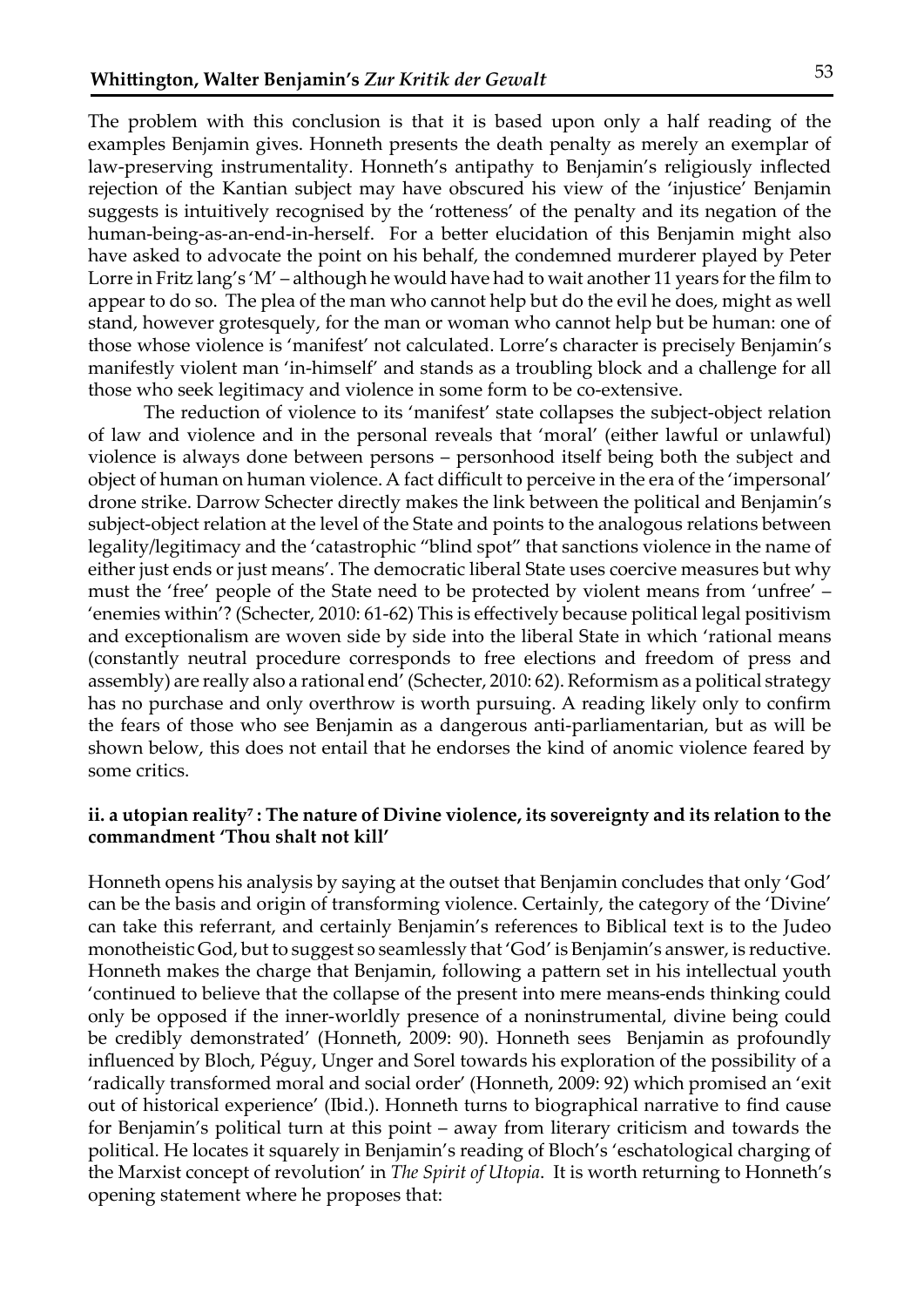Benjamin tries to accomplish nothing less than precisely reversing the polarity of these two concepts, so that violence appears as the source and fundament of politics and law, to the contrary, as its endpoint. The function of this proposed reinterpretation is to be able to interpret politics as an event that is in itself free of ends, detached from all human purposes, and to that extent is 'religious.' (Honneth, 2009:.94)

 For Honneth, Benjamin's critique attempts to identify 'that level of experience that does not fit into the classic subject-object schema but, rather, explodes its instrumentalism in one or another direction' (2009: 95). This must be a standpoint without the normal terms of reference of ends and means but encompassing both: within a philosophical-historical view. Honneth regards this construct as only making sense to Benjamin in a religio-divine narrative of the withdrawal and subsequent return of God to the world. A position weighted with the difficulty of trying to find a 'lookout' from which to judge 'the delusive context of the present' (2009: 98). According to Honneth this is set alongside a (revolutionary) violence of the future - 'pure' divine violence – 'free from goal setting and instrumental considerations' (2009: 99). While this is an understandable reading it makes Divine violence appear as merely another form of arbitrary 'mythic' violence, despite Benjamin's distinction between the two (however problematic that distinction).

 While Honneth cites Bloch's influence he does not say what shape this influence takes. While the following, taken from the 1923 edition, does not appear in the 1918 edition it is a development of the trajectory of Bloch's thought in 1918. In his Chapter titled 'The Shape of the Inconstruable Question' Bloch offers this: 'girded with despair, with our defiant presentiment, with the enormous power of our human voice, we may also designate God' (Bloch, 2000,: 172). This does not read as a passive humanity awaiting Salvation in the depths of its total moral collapse, although much of the text does have this feel: it also contains tropes of 'woman' and the female that certainly warrant further critique. Despite its poetic, ecstatic form, there is more than poetry in phrases such as: 'Only this thinking wishful dream brings about something real […] – waiting for the word, turned towards the enlightenment of great maturity. […] [E]verything that is has a utopian star in its blood, and philosophy would be nothing if it did not form the ideational solution for this crystalline heaven of renewed reality' (2000: 171). The utopian star acts as a goad, the prompt, and its solution is not provided by faith, but through thought, ideation. A second Enlightenment, in this respect would resemble the first, but burdened with the experience and knowledge of modernity, much harder to achieve. The position of the 'incognito' self did not trouble the first Enlightenment, but it must trouble the next and this sets up the downfall of subjectobject relations: 'Who is nothing, however, will no longer encounter anything outside, either' (2000: 173) and in any event as Bloch later observes when discussing Kant, 'Platonic panlogism [is] impermissible in modernity' (2000, p. 177). If Benjamin's 'God' is the product of his reading of Bloch, it cannot be intended towards a mere 'reinsertion' of God into the human narrative. It is clear from both Benjamin and Bloch that 'God' cannot operate in the same way as in the past. The conditions for God's 'existence' have changed irreversibly.

Butler offers a different version of Benjamin's 'God'. For Butler it is clear that Benjamin associates God (and the general strike) with action that is 'destructive but nonviolent' and this is problematic. The answer for Butler is to return to the idea of the commandment which 'is not an instance of law giving' but 'leads to the destruction of law as coercively binding' (Butler, 2006: 209). While it is an extremely attractive idea and does seem to sit well with Benjamin's comment that Divine violence does not strike at the soul of the living,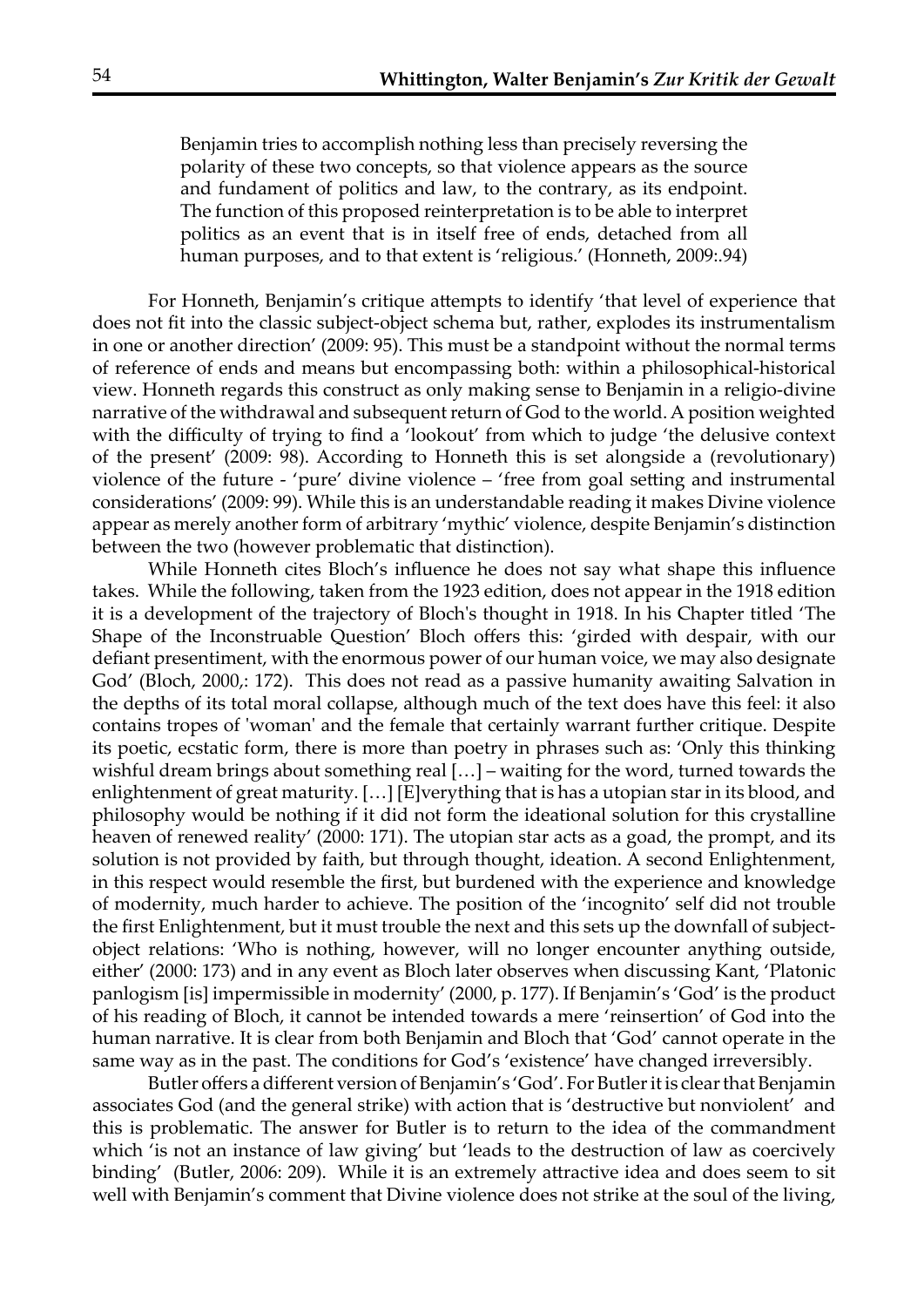this point is difficult to square with the Biblical example he gives of the destruction of the Korah and Butler notes that it begs the troubling question as to who constitutes 'the living' in this example (Butler, 2006: 210).

For Benjamin divine violence has an educative capacity reflected in 'present-day life' (Benjamin, 1978/2007: 297). The bloodless expiation and the absence of all law-making in manifest divine violence has the power to do away with 'goods, right, life, and suchlike, never absolutely, with regard to the soul of the living' (Benjamin, 1978/2007: 297-8). The soul of the living hearkens back to that conscious 'end-in-itself-ness' that recognises in the death sentence its exceptionalism and perhaps in the absence of a law of divine violence the absence also of justice? It sanctions the 'self' sacrifice of the individual who strikes and suffers as a result – hunger and/or death, because the Divine cannot coerce or demand, but may inspire sacrifice. There is an undoubted opacity in Benjamin's observations at this point. He suggests one conclusion to be drawn would be the permission this could suggest for humankind to hold 'lethal power against one another' (1978/2007: 298). Yet he pulls back from this because human beings are inhibited by the commandment 'Thou shalt not kill' which stands against it. Benjamin then considers the function of the commandment. It is not for post facto judgment in his view, but for before the act reflection. It plays an interrogatory role that each individual must take in relation to his or her self. It does not provide the answer, it gives the challenge. It is not a rule, but a guideline and he cites the exception in Judaic law that allowed killing in self-defence, to show that in specific situations it will not apply. This agrees with Butler's analysis. She observes that the commandment, which may be refused, operates as a 'condition for a theory of responsibility that has at its core an ongoing struggle with nonviolence' (Butler, 2006: 205).

Benjamin then pointedly ridicules the equally misguided idea that killing is never permitted upon the basis of the sanctity of mere life. This position is equally unacceptable to Benjamin for 'Man cannot, at any price, be said to coincide with the mere life in him, no more than with any other of his conditions and qualities, not even in the uniqueness of his bodily person' (1978/2007: 299). Benjamin asserts that there is a 'mighty truth' in the thought that sacred life 'means the irreducible, total condition that is "man"; if the proposition is intended to mean that the nonexistence of man is something more terrible than the (admittedly subordinate) not-yet-attained condition of the just man' (Benjamin, 1978/2007: 299). Butler recognises Benjamin's interpretative approach to the commandment which in her terms is now a 'form of ethical address' 'performative' and 'perlocutionary' (Butler, 2006, p. 212). Nonetheless she suddenly hollows out its ethical content by returning it to an 'anarchistic' fold, 'beyond or outside principle' (Butler, 2006: 214).

If Benjamin's view is taken seriously however and we allow it to converge with his wider political theology, and historico-philosophical views, then that 'life' (which we are enjoined not to take without great consideration and reflection), is much broader and greater than the mere condition of continuance: it means a revised commandment 'Thou shalt not kill if in so doing you will kill…. history, freedom (the interrogatory self-reflective capacity), reason, argumentation or justice'. Only some such conclusion as this would justify the statement made in the conclusion of the essay: 'Divine violence, which is the sign and seal but never the means of sacred execution, may be called sovereign violence'. The injunction against violence in the religious commandment, supplies in some sense that 'external' point of reference for behaviour not because it offers an a-historical 'absolute' position given or handed down as an inscription on a tablet, but because it has a history in the political life of human societies, from which it has a discernible meaning achieved through critical analysis, through its subjection to reason and its experience as a phenomenon or even a 'manifestation'. It cannot be the means of its own execution, because only the decision of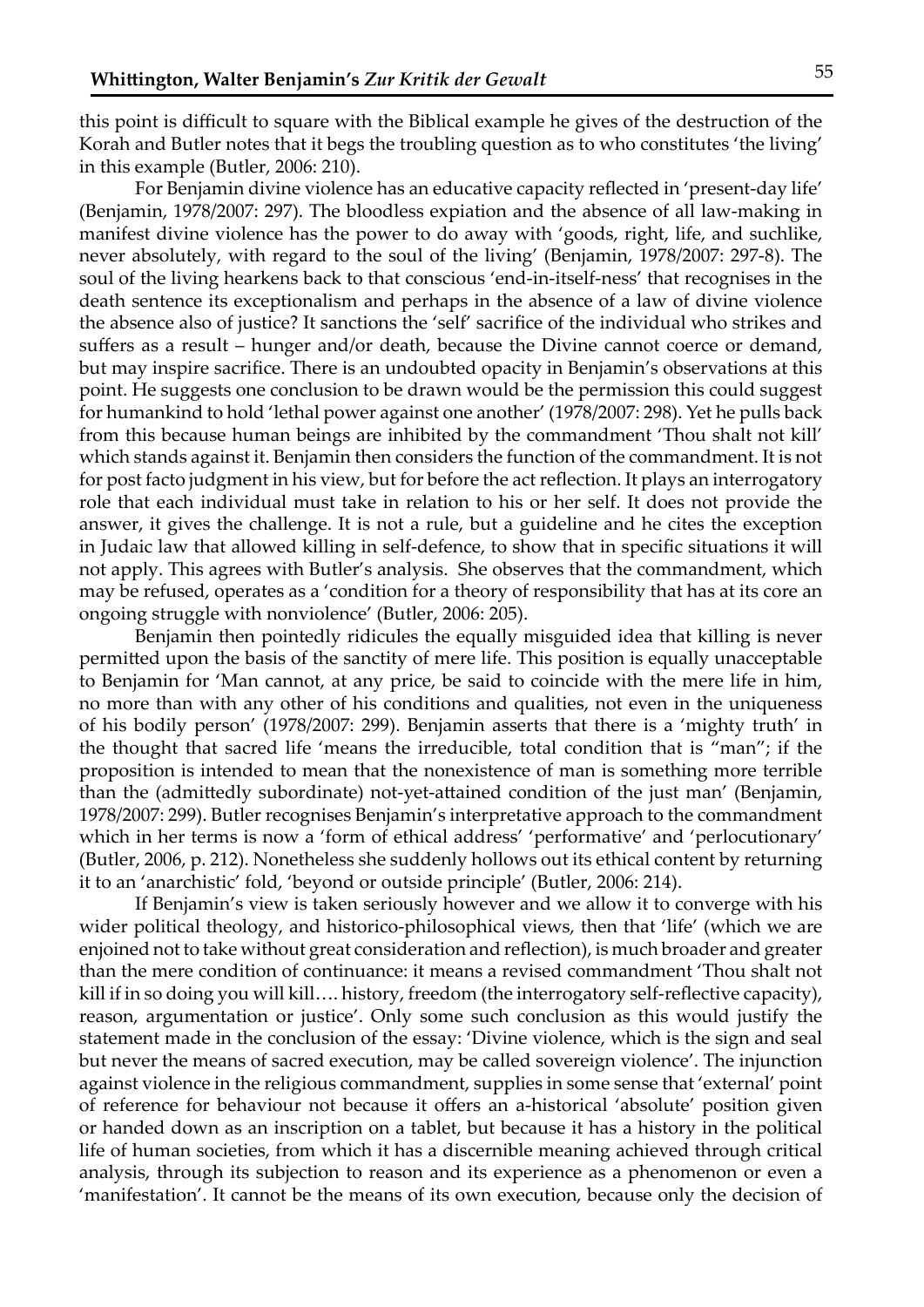one human being, after reflection, to act upon another will provide the means. In this way, the human subject of the death sentence might both rationally understand the justification for the sentence and intuitively sense its injustice, or alternatively the contemporary advocate of euthanasia might recognise a right to determine the end of mere life as rightly the choice of the rational individual. This is violence at its most intersubjective – chosen - as an act done by individuals to other individuals. While Benjamin's examination of violence revolves around law making, or state preserving violence, his analysis provides the tools to reduce it back to a 'pure' form – that which one person does to another.

Sometimes reason plays little or no part in violence and is simply a manifestation of rage unrelated to a preconceived end. In this form it is 'not a means but a manifestation' and its manifestation in this 'archetypal' form is the 'mythical violence' of the Gods. (Benjamin, 1978/2007: 294). In the stories of Niobe and Prometheus who both suffered under the anger of the Gods Benjamin is exposing how 'fate' creates law in an arbitrary fashion. As Butler suggests, 'Law is thus a specific consequence of an anger that responds to an injury, but neither that injury nor that anger are circumscribed in advance by law' (Butler, 2006: 208). Butler observes the profound effect upon the recipient of mythic violence. Fate, which produces mythic violence, escapes the notice of the victim, who then wrongly accepts responsibility, exemplified by the suffering Niobe who weeps with remorse and internalised guilt.

> To be a subject within these terms is to take responsibility for a violence that precedes the subject and whose operation is occluded by the subject who comes to derive the violence she suffers from her own acts. The formation of the subject who occludes the operation of violence by establishing herself as the sole cause of what she suffers is thus a further operation of that violence. (Butler, 2006: 208)

This mythical violence persists in the modern law's law-making capacity. Its connection with and descent from this mythical violence reveals that mythical violence is 'fundamentally identical with all legal violence, and turns suspicion concerning the latter into certainty of the perniciousness of its historical function, the destruction of which thus becomes obligatory' (Benjamin, 1978/2007: 296-7). It is at this point that Benjamin turns to the idea of 'God' as standing against myth: 'Just as in all spheres, God opposes myth, mythical violence is confronted by the divine. And the latter constitutes its antithesis in all respects' (1987,2007:.297). Mythic is threatening, bloody and retributive, while Divine violence is immediate (without intermediary or forces other than those natural forces at God's command to expedite it) lethal and expiatory. Benjamin contraposes the story of Niobe, with the Sovereign violence of God in the destruction of the Korah<sup>§</sup> swallowed by the earth. According to Benjamin: 'Mythical violence is bloody power over mere life for its own sake, divine violence pure power over all life for the sake of the living. The first demands sacrifice, the second accepts it"(198/2008: 297). In this sentence the key that will only appear later is the difference between 'mere' and 'all'. It suggests that to the Gods of mythic violence (and by extension the law) human life is only 'mere' life, hollowed out from those aspects of personality that extend it beyond mere existence. However the Korah story is seriously problematic as an example of Divine violence. To suggest that in their case sacrifice was accepted, seems implausible unless God first opened the earth and then cordially invited the Korah to jump in, which according to the story is not the case.

Both Fate, and the Divine appear as originating first causes, suggesting that for human beings in the profane realm, all is already decided, whether 'given' or yet to come.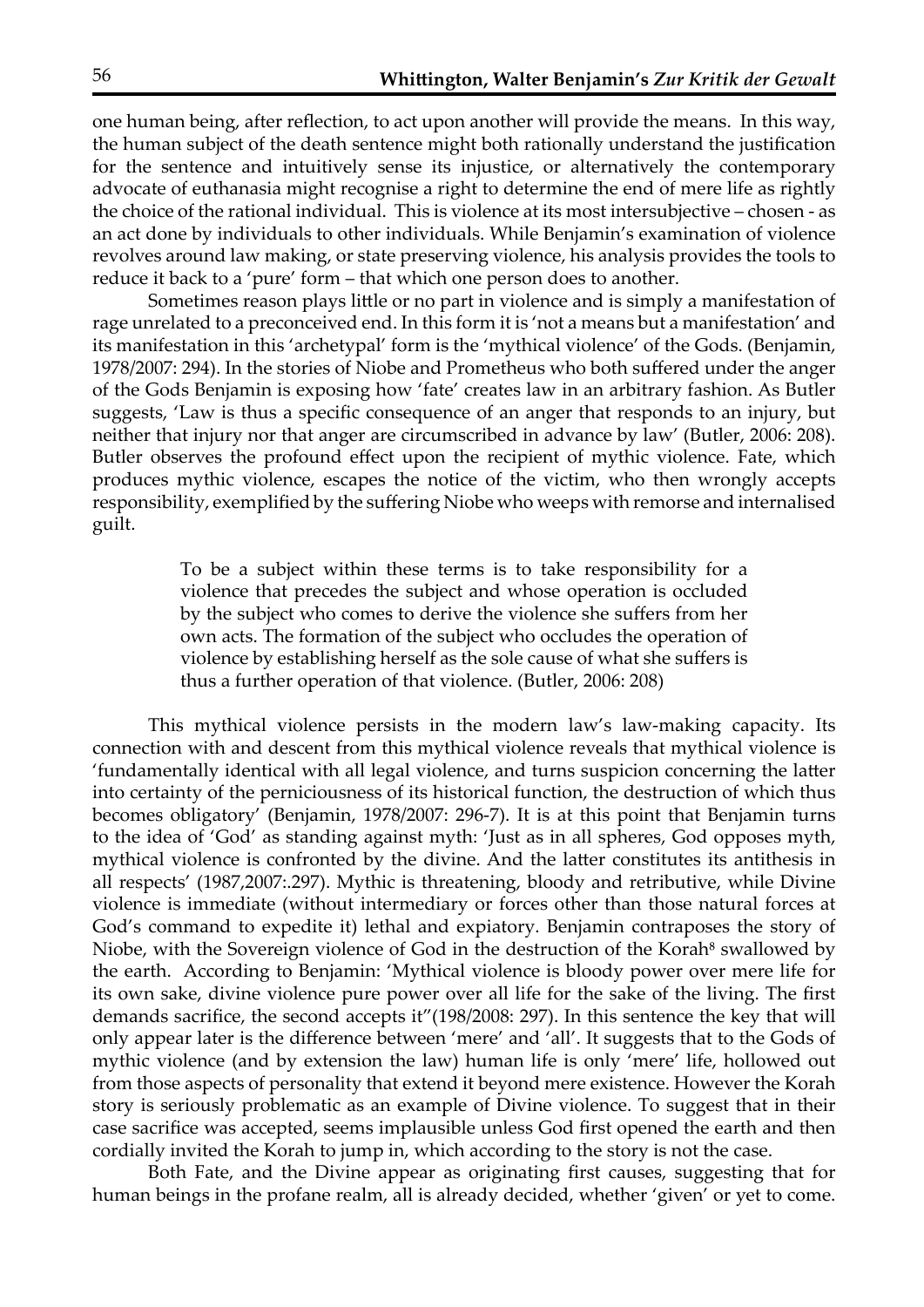That human beings in the profane realm engage with the commandments they have unwittingly (without Reason) set up for themselves, paradoxically suggests an imagined realm of freedom, in which interrogation and critique could produce value, knowledge and freedom by way of a reflective engagement with the past and present course of events.

> For it is never reason that decides on the justification of means and justness of ends, but fate-imposed violence on the former and God on the latter. An<sup>9</sup> insight that is uncommon only because of the stubborn prevailing habit of conceiving those just ends as ends of a possible law, that is, not only as generally valid (which follows analytically from the nature of justice), but also as capable of generalization, which as could be shown, contradicts the nature of justice. For ends that for one situation are just, universally acceptable, and valid are so for no other situation, no matter how similar it may be in other respects. (Benjamin, 1978/2007: 294)

In the profane 'human' realm our courses of action seem split impossibly between these two poles. It is through mankind's relation to 'commandment' however that Benjamin offers, if not exactly 'hope' then something other than the pragmatic positivity of legality, and the transcendental justification of the Divine. The above passage suggests that all violence, in each historical instantiation might be subjected to a specific rather than a general critique and because the essential criteria of analysis required by that critique must include: a consideration of the social and historical moment in which violence is anticipated, an understanding of its character as myth or as divine and expiatory, an understanding of individual human subjects as instinctively self-conscious and as such irreducible to a function of mere life, and an appreciation of the need for Reason to interrogate and challenge what is considered 'natural' or equally what is considered ordained. Only from this standpoint can violence truly be contemplated - its utilisation as a means adopted or rejected; its value as an end constructed.

#### **Conclusion**

In *Zur Kritik* Benjamin poses the question Schecter articulates in the following: 'The point is that while the problems connected with the hermeneutic circle seem to be academic and philosophical, they actually touch upon an urgent issue of everyday life: how can justice be served without already knowing what justice is, bearing in mind that one will never know what justice is if one relies on ostensibly neutral means to arrive at something that is demonstrably not neutral, that is, justice?' (Schecter, 2010: 61) For Schecter the forced reconciliation that produces the shadow of 'justice' produces violence 'transfigured into rationalized legality and different forms of fetishism' which Schecter sees played out in the State torn between apparent constitutional rationalism and dangerous anomic exceptionalism exposing the weakness and 'blind spots' of 'liberal democratic Enlightenment' (Schecter, 2010: 63).

How far Benjamin thought that 'pure means' would offer redemptive revelation to illumine the violent crack in the glass of liberal parliamentary democracy is not clear, what is possible is that he thought that the lived 'heartfelt-ness' (the subjective element) of interpersonal relations combined with the reason required for exegesis, while it need not guarantee a wholly nonviolent praxis, sets an extremely high bar for the use of violence in any given case. His lookout point is therefore not from the all-seeing, all knowing 'divine' high point at the top of a lighthouse, nor even Honneth's candidate - the position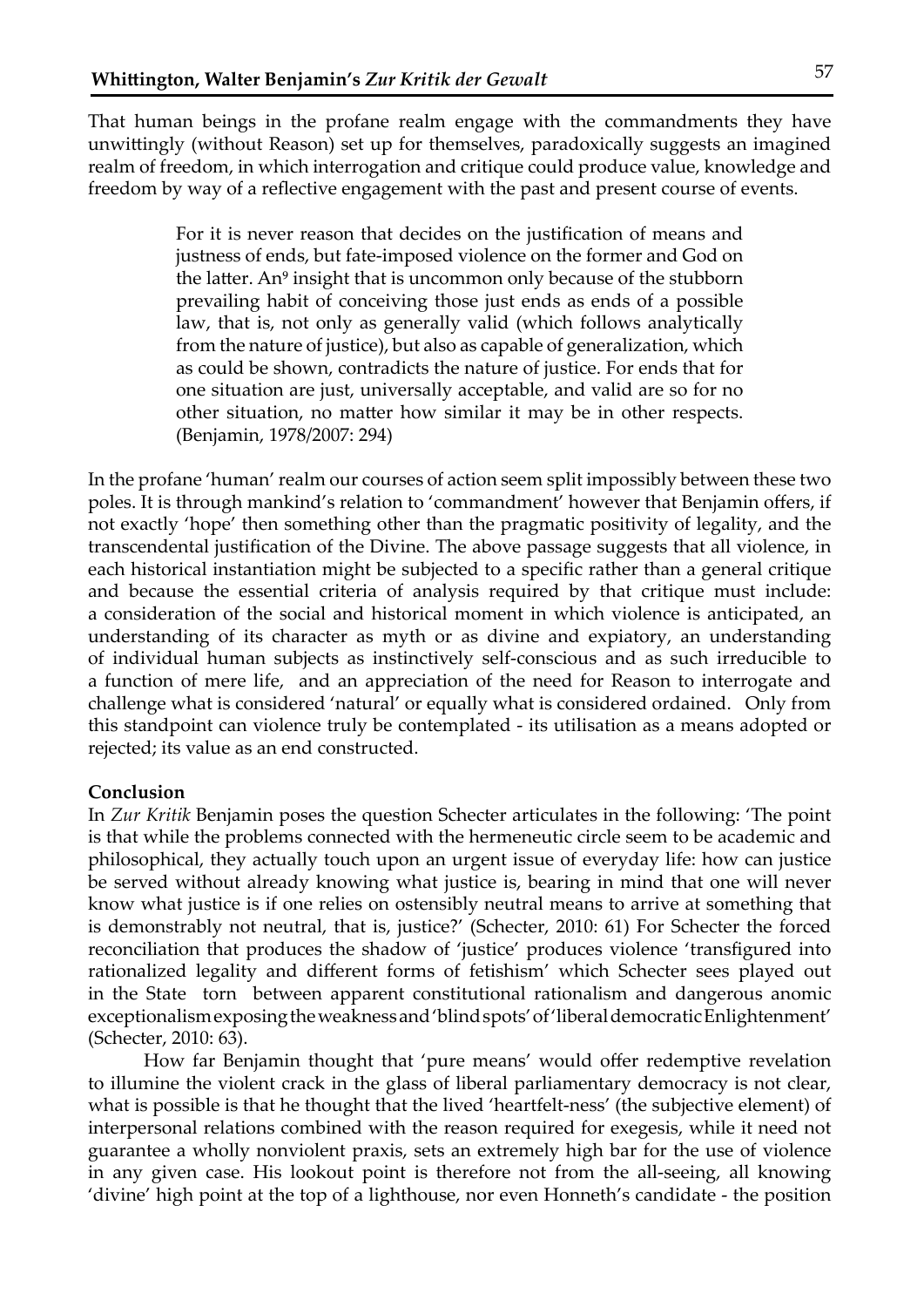of 'manifest' violence. It is rather the shifting lookout point from the small open boat, from which eternal vigilance is required to scan the horizon, and without which the chance of safe navigation is already given up as lost to arbitrary Fate, or Divine command, or some a-theist account of an all determining and unfree Nature. Benjamin's essay suggests that the interrogatory approach is the only apparent way to navigate around the rocks of totalitarian response, nihilistic destructiveness, and fascistic anomie, by constant vigilance, (*vigilantibus scriptum*) informed not only by Reason, but by Herzenshöflichkeit, sensibility and dialogue in interpersonal relations together with the courage to engage in self-chosen self-sacrificial acts of non-violent overthrow. The metaphor of the boat and the danger of shipwreck were used by Benjamin as descriptors for his own critical position as Susanne Heil noted.<sup>10</sup>

Honneth sees a 'discontinuity' in Benjamin's work in this early 'political' turn but fails to see in it also the inevitable continuity (with his work on language, literature, and imagination) and the importance of Benjamin's use of the term 'fate' which permeates the text and which Benjamin chooses from his own critical lexicon as he understands it in relation to tragedy, fortune-telling, the semiotic and causation. His interest is repeatedly the manifestation of the real in the apparent and in the refusal of the forced coercion of reality under conceptual banners such as ends/means, creation/preservation, private/public. His process infused by metaphor and tropes of religious and mythical terms, explodes the idea of knowledge as limited only to a constant battle between the dark of mysticism and the light of Reason. Schecter recognises and draws out the importance of this aspect of Benjamin's political writing – its affinity with aesthetics. Too readily dismissed or disregarded merely 'for order in the name of order', Benjamin can be 'radical beyond all plausibility' and is so precisely for how his method suggests a revolutionary epistemology that goes far beyond any straightforward critique of 'pathological Reason' that merely bounces back again to a retrograde theology. (Schecter, 2010: 70)

In her concluding paragraphs Butler cautions that there are 'many reasons to be suspicious' of the theory Benjamin points towards in his essay; 'Clearly he is not offering a plan for the future, but only another perspective on time. The essay ends on a note of destruction, but not transformation, and no future is elaborated' (Butler, 2006: 218). Yet as suggested above there is an implied ethical framework for the political that, taking the commandment as a base, offers from the improbable ground of theological tropes a much less offensive image than that of the hunchback who controls the automaton. Instead, it becomes co-respondent in the historical interplay of fate and human action which demands of its human interlocutors, reflection, dialogue and critique – it cannot demand sacrifice, but it may invite it. Benjamin's trope of the Divine offers the opportunity to engage reason and interpersonal kindness against an irrational fate, and a 'soulless' accusatory State which demands the sacrifice of lives for its sake and not theirs. Benjamin holds off from making Fate the entire master of the universe, and in this sense he is not an a-theist obsessed with causality and he might still claim to recognise in some stories the hand of a transcendental Justice which is nowhere apparent in the everyday. It does not suggest however that he could regard mere 'faith' in such an entity as sufficient for the ethical requirements of freedom to be met. Vigilance cannot be reliant upon commandment and doxa but must function with moral, intellectual and sensory data that are time and context bound. If Benjamin's philosophico-historical approach is taken in these terms, then fear that his approach produces an inevitable slide towards (theocratic) fascism is dispelled. In itself it may not be enough to prevent the storms of history driving the boat to the rocks, however it is unlikely to steer the boat towards them.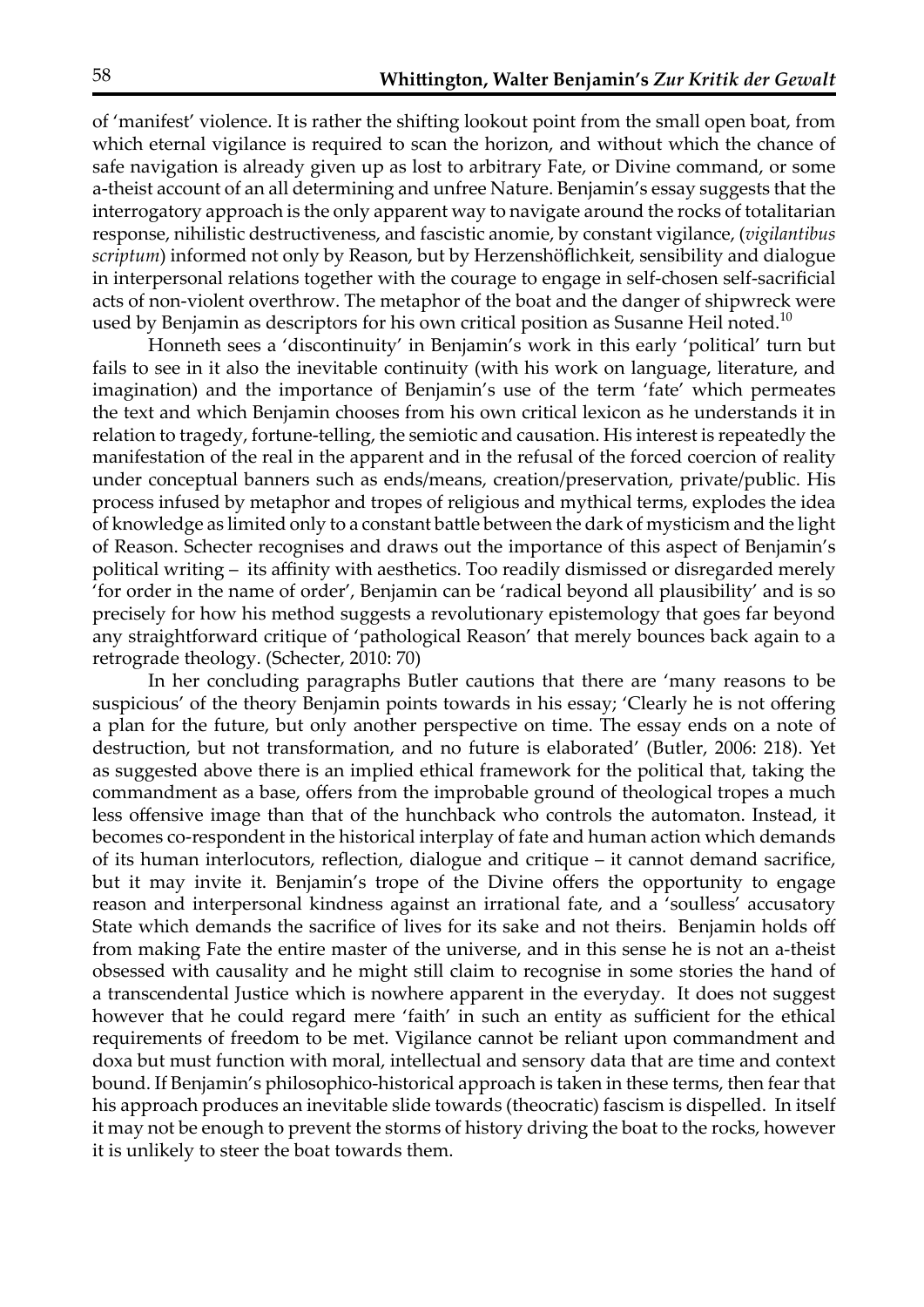**Valerie Whittington** Following completion of the MA in Social and Political Thought at the University of Sussex in 2013, Val is currently a Doctoral Tutor at Sussex and in the final year of her PhD investigating how Quakers in Britain engage in politics through their concept and praxis of 'holding a concern' (supervisors: D.Schecter and S.Sawyer). Theoretical areas of interest include the Frankfurt School, Hannah Arendt, and participatory democracy.

#### **Endnotes**

1 Unger, Politik und Metaphysik, Berlin, 1921, p.8 [ Benjamin's footnote]

2 The influence of Schmitt on Benjamin has been explored in depth and debated by numerous critics in a series of papers and texts including the following: (Weber, 1992) (Heil, 1996) (Bredekamp, et al., 1999) (de Wilde, 2011) (Smith, 2012) (McNulty, 2007) (Pan, 2009) (Witte, 2011)

3 See Schmitt on 'Liberalism versus Dictatorship' in Political Theology (Schmitt & Schwab, 1985 (orig.1922,1934)) Pages 62-66. And The Concept of the Political (Schmitt & Schwab, 1996,2007). For Schmitt, Liberalism is not synonymous with democracy - a position with which Marxists concur.

4 This refers to the killing of three unarmed IRA suspects in Gibraltar in March 1988 by the British SAS, famously reported in the This Week Thames television documentary 'Death on the Rock' broadcast in April the same year which suggested a shoot to kill policy was in operation.

5 The cases listed are cited on p.1 of the introduction to the Royal Commission on Criminal Justice, report Cm2263 1991-3 - the Runciman report. - The 1984 Act came about as a result of the Scarman Report into the Brixton riots of 1981. Scarman found significant and often justified distrust of the police, particularly among the black community of Brixton and Scarman's report led not only to the Police and Criminal Evidence Act 1984, but also, ultimately, to the setting up of an independent police complaints commission. Concern regarding miscarriages of justice continued, particularly surrounding concerns over the conviction of alleged IRA terrorists and following a Royal Commission report Cm2263 1991-3 (the Runciman report), the Criminal Cases Review Commission (CCRC) came into existence and began its work in 1997.

6 Carl Schmitt, Crisis of Parliamentary Democracy, trans. Ellen Kennedy (Cambridge, Mass.: MIT Press, 1988). [Honneth's fn 38 p.115]

7 Ernst Bloch uses this phrase to imagine a 'supramundane sphere' – where, there being 'absolutely no discrete sphere of validity' and although fulfilment is not guaranteed, Kant's postulates are actualised. (2000, pp. 173-179)

8 Numbers, 16: 23 - 35

 9 'And' in the print copy (Benjamin, 1978/2007, p. 294), but clearly a misprint of 'An' [Eine in the original]

10 Heil illustrated Benjamin's metaphorical self identification with the Shipwrecked in this quotation from a letter from Benjamin to Gershom Scholem: >>Gut, ich erreiche ein Extrem. Ein Schiffbrüchiger, der auf dem Wrack treibt, in dem er auf die Spitze des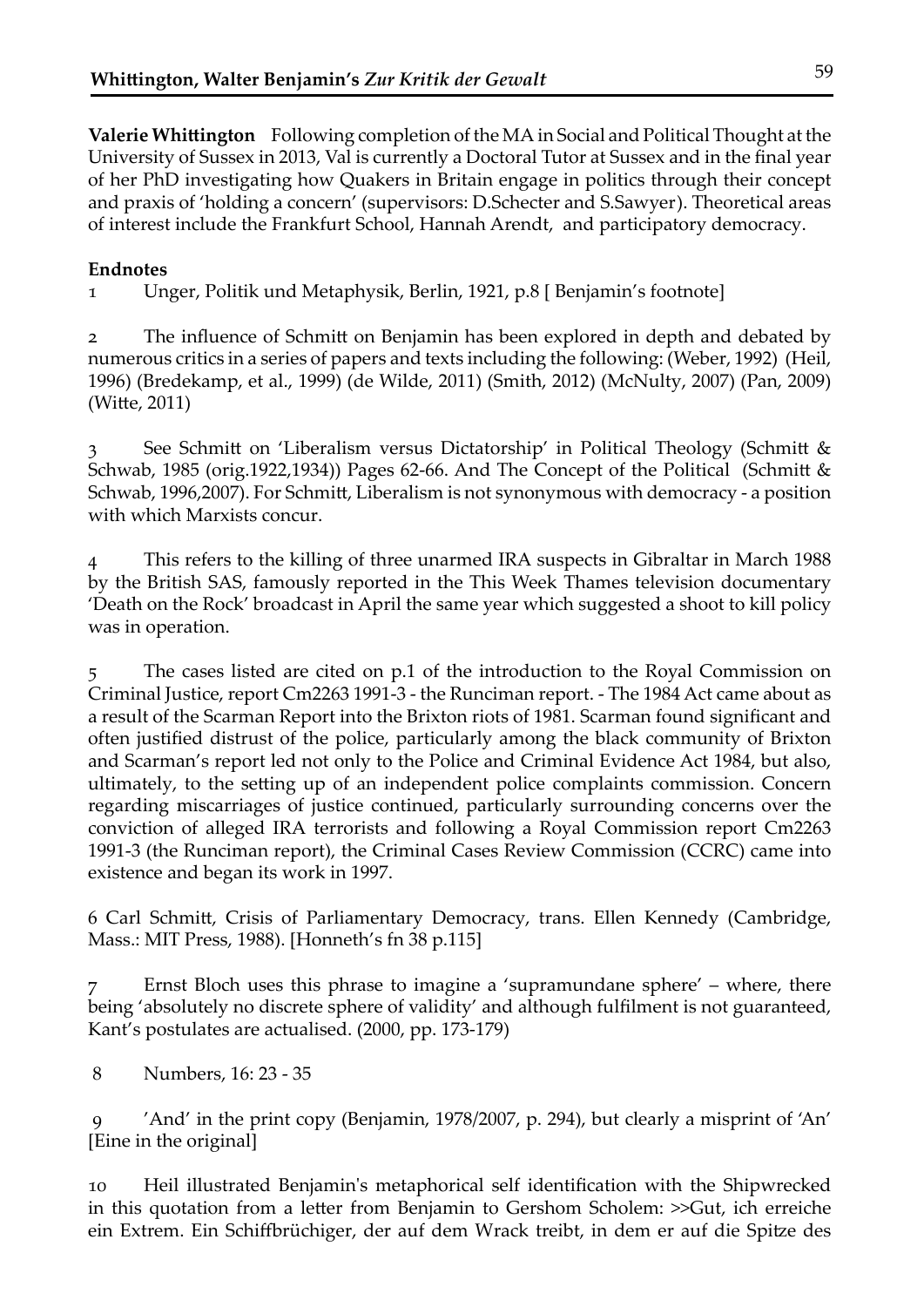Mastbaums klettert, der schon zermürbt ist. Aber er hat die Chance, dort zu seiner Rettung ein Signal zu geben<<. [Good, I reach an extreme. A shipwrecked man afloat on the wreckage, who, already demoralised, clambers to the topmost point of the mast. But who has the chance from there to send a signal for his salvation. - Trans.VW] (Heil, 1996: 2)

#### **Bibliography**

Agamben, G. (1970/2009) 'On the Limits of Violence' tr. by Elisabeth Fay, ed. by Lorenzo Fabbri, Diacritics, Winter, 39(4), pp. 103-111. Available at: http://www.jstor.org/ stable/23256452 (Accessed: 5 March 2016)

Barry, E. and Pérez-Peña, R. (2018) 'Britain Blames Moscow for Poisoning of Former Russian Spy' *New York Times*, 12 March, Available at: https://www.nytimes.com/2018/03/12/world/ europe/uk-russia-spy-poisoning.html (Accessed: April 2018)

Benjamin, W. (1978/2007) *Reflections*. tr. by E. Jephcott, ed. by P. Demetz, New York: Schocken Books, by arrangement with Harcourt Inc, Random House

Benjamin, W. (1996) 'On the Program of the Coming Philosophy' in Bullock, M. and Jennings, M.W. (eds.) *Walter Benjamin: Selected Writings: Volume 1, 1913-1926*. Cambridge Massachusetts: The Belknap Press, Harvard University Press, pp. 100-110

Benjamin, W. (2014) *Gesammelte Werke: Essays + Aufsätze + Satiren + Kritiken + Autobiografische Schriften* E-book: Kindle ed. EUSarl. e-artnow ISBN 978-80-268-2571-5 (Downloaded: 30 December 2014)

Bessel, R. (1977) 'The Potempa Murder' Central European History, September, 10(3), pp. 241-254. Available at http://www.jstor.org/stable/4545804 (Accessed: 16 June 2016)

Bredekamp, H. Thorson Hause, M. and Bond, J. (1999) 'From Walter Benjamin to Carl Schmitt, via Thomas Hobbes' *Critical Inquiry*, Winter, 25(2) 'Angelus Novus': Perspectives on Walter Benjamin, pp. 247-266 Available at: http://www.jstor.org/stable/1344202 (Accessed: 8 April 2013)

Bloch, E. (2000) *The Spirit of Utopia.* tr. by Anthony A. Nasser, 2nd ed. German text *Geist der Utopie: Bearbeite Neuauflage der Zweiten Fassung von 1923* [1964], Stanford California: Stanford University Press

Bulman, M. (2018) 'Slap in the face of desperation: Yarl's Wood women on hunger strike for 'dietary' reasons', claims Home Office' *The Independent*, 1 March. Available at: https:// www.independent.co.uk/news/uk/home-news/yarl-s-wood-home-office-claims-womenon-hunger-strike-for-dietary-and-religious-reasons-a8234751.html (Accessed 4 April 2018)

Butler, J. (2006) 'Critique, Coercion, and Sacred Life in Benjamin's "Critique of Violence"' in *Political Theologies: Public Religions in a Post-Secular World.* New York: Fordham University Press, e-book, pp. 201-219. Available at Stable URL: http://www.jstor.org/stable/j. ctt13x06k8.12 (Accessed 7 October 2017)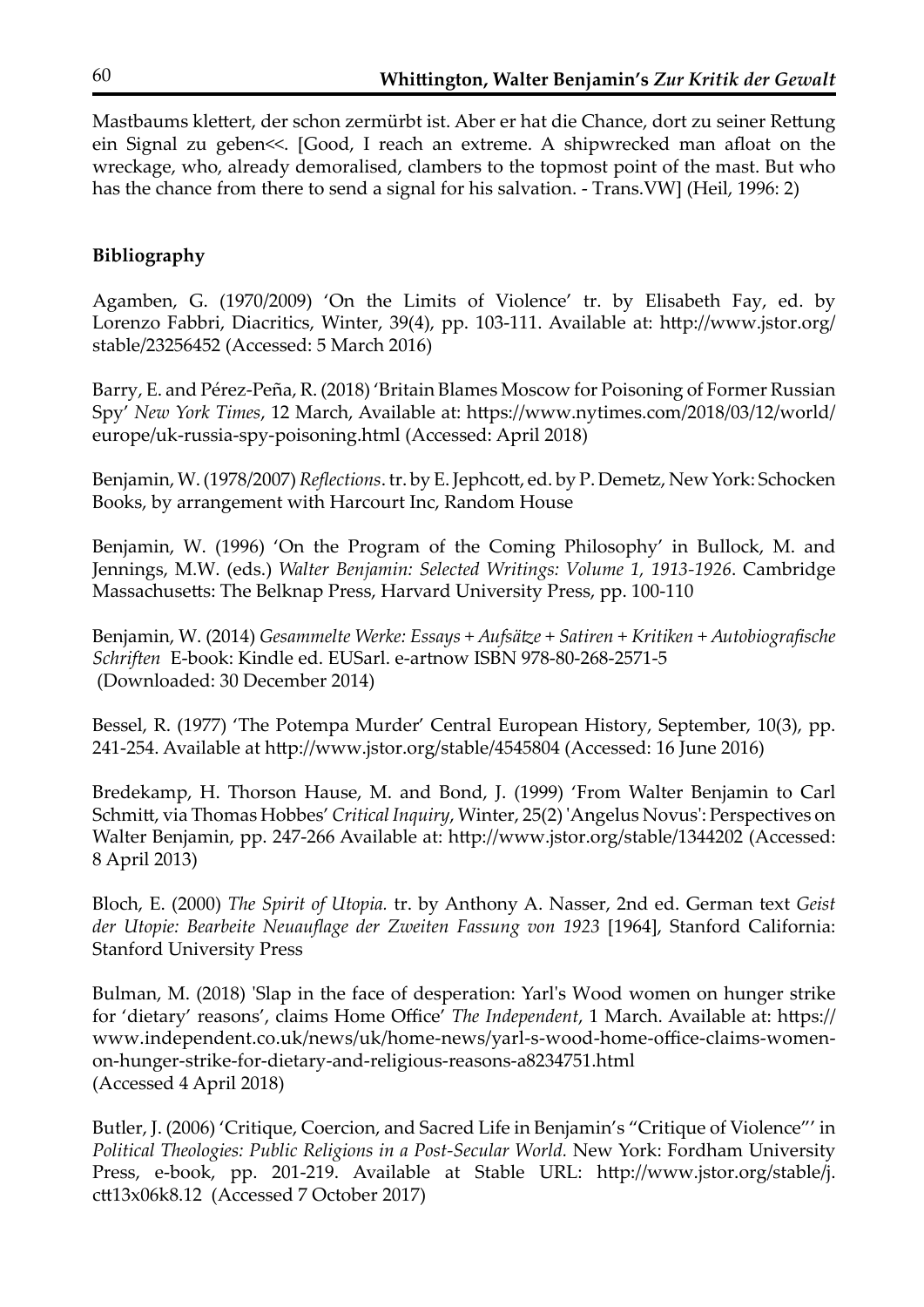de Wilde, M. (2011) 'Meeting Opposites: The Political theologies of Walter Benjamin and Carl Schmitt' *Philosophy & Rhetoric*, 44(4), pp. 363-381 Available at: ttp://www.jstor.org/ stable/10.5325/philrhet.44.4.0363 (Accessed 5 March 2016)

Derrida, J. (1990) 'Force de Loi: Le Fondement Mystique De L'Autorité' *Cardoza Law Review*, Volume 11, pp. 920-1045. Provided by University of Sussex Library from HeinOnline. (Accessed 26 March 2018)

DV - detained voices. (2018) 'The Strikers' Demands' *detained voices*, 25 February. Available at: https://detainedvoices.com/2018/02/25/the-strikers-demands/ (Accessed 4 April 2018)

Graham, C., Riley-Smith, B., Sabur, R. and Henderson, B. (2018) 'Syria airstrikes: America, Britain and France target Assad's chemical facilities in aerial barrage - latest news' *The Telegraph*, 14 April. Available at: https://www.telegraph.co.uk/news/2018/04/14/syriaairstrikes-donald-trump-set-make-announcement-military/ (Accessed April 2018)

Habermas, J. (1979) 'Consciousness-Raising or Redemptive Criticism: The Contemporaneity of Walter Benjamin', tr. by P. Brewster & C.H. Buchner, *New German Critique*, (Spring), 17 Special Walter Benjamin Issue, pp. 30-59. Available at: http://www.jstor.org/stable/488008 (Accessed: 4 March 2018)

Hacker, R. (2018) 'Here's Why 100 Women Are on Hunger Strike at Yarl's Wood' Available at: https://rightsinfo.org/heres-100-women-hunger-strike-yarls-wood/ (Accessed 4 April 2018)

Heil, S. (1996) *Gefährliche Beziehungen: Walter Benjamin und Carl Schmitt.* Stuttgart: J.B.Metzler

Hirvonen, A. (2012/2013) 'Marx and God with anarchism: on Walter Benjamin's concepts of history and violence' *Continental Philosophy Review*, 4 January, Volume 45, pp. 519-543. Available at Springer online. DOI 10.1007/s11007-012-9234-9

Honneth, A. (2009) 'Saving the Sacred with a Philosophy of History: On Benjamin's "Critique of Violence"' *Pathologies of Reason: On the Legacy of Critical theory Honneth*, Axel tr. by J. Ingram, ed. by A. Allen, Chapter 6, pp. 88-125. Columbia University Press E-Book. Available at: http://www.jstor.org/stable/10,7312/honn14624.9 (Accessed:13 September 2017)

Hunt Tooley, T. (1988) 'German Political Violence and the Border Plebscite in Upper Silesia, 1919-1921' *Central European History*, March, 21(1), pp. 56-98. Available at: http://www.jstor. org/stable/4546111 (Accessed: 14 April 2018)

Jacobson, E. (2003) *Metaphysics of the profane: the political theology of Walter Benjamin and Gershom Scholem.* E-Book. New York, Chichester: Columbia University Press. E-ISBN 978-0- 231-50153-8 (Downloaded: 5 November 2015)

Jones, M. (2016) 'Conclusion' in *Founding Weimar: Violence and the German Revolution of 1918-1919.* Cambridge: Cambridge University Press. DOI: https://doi.org/10.1017/